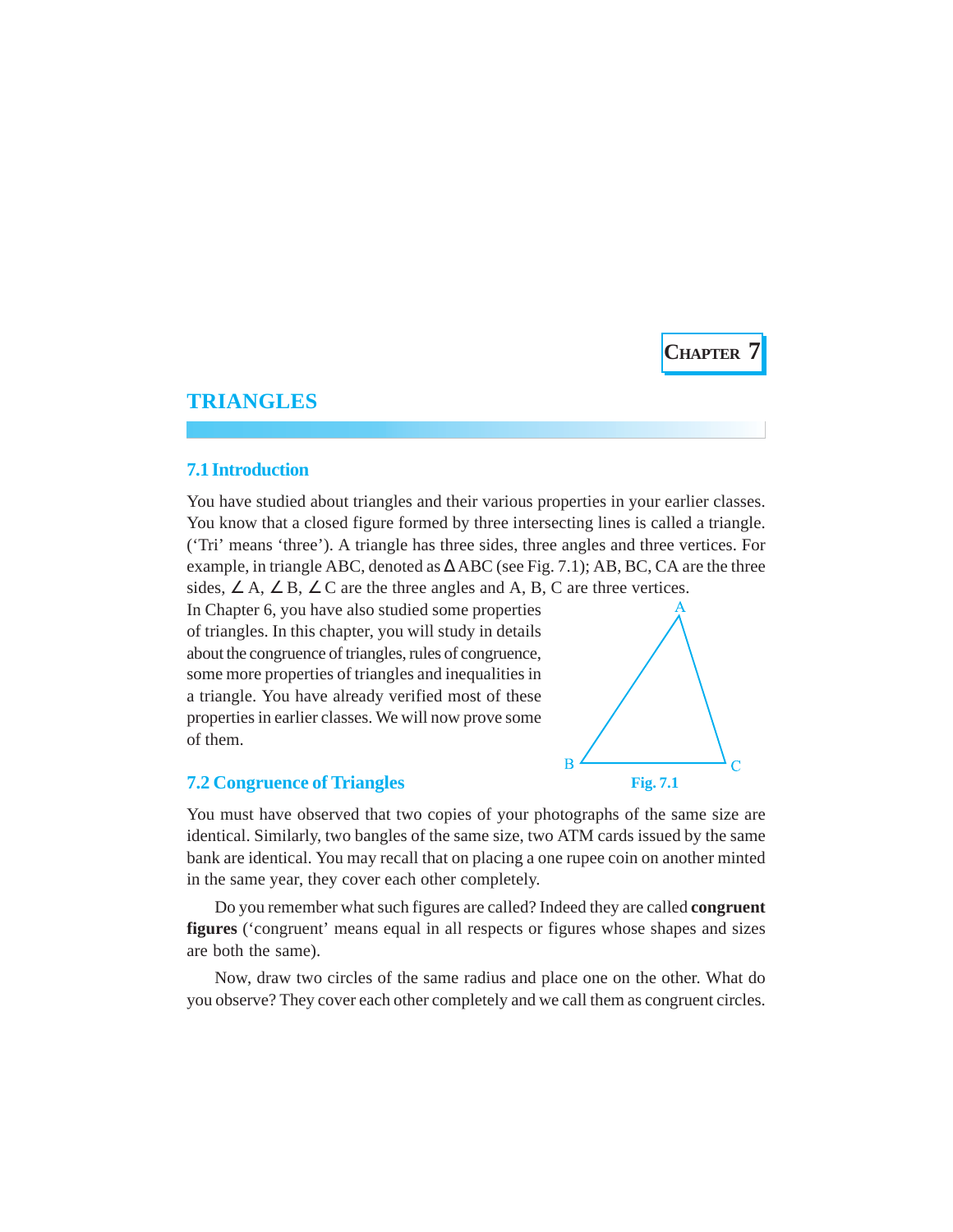Repeat this activity by placing one square on the other with sides of the same measure (see Fig. 7.2) or by placing two equilateral triangles of equal sides on each other. You will observe that the squares are congruent to each other and so are the equilateral triangles.





You may wonder why we are studying congruence. You all must have seen the ice tray in your refrigerator. Observe that the moulds for making ice are all congruent. The cast used for moulding in the tray also has congruent depressions (may be all are rectangular or all circular or all triangular). So, whenever identical objects have to be produced, the concept of congruence is used in making the cast.

Sometimes, you may find it difficult to replace the refill in your pen by a new one and this is so when the new refill is not of the same size as the one you want to remove. Obviously, if the two refills are identical or congruent, the new refill fits.

So, you can find numerous examples where congruence of objects is applied in daily life situations.

Can you think of some more examples of congruent figures?

Now, which of the following figures are not congruent to the square in Fig 7.3 (i) :



The large squares in Fig. 7.3 (ii) and (iii) are obviously not congruent to the one in Fig 7.3 (i), but the square in Fig 7.3 (iv) is congruent to the one given in Fig 7.3 (i).

Let us now discuss the congruence of two triangles.

You already know that two triangles are congruent if the sides and angles of one triangle are equal to the corresponding sides and angles of the other triangle.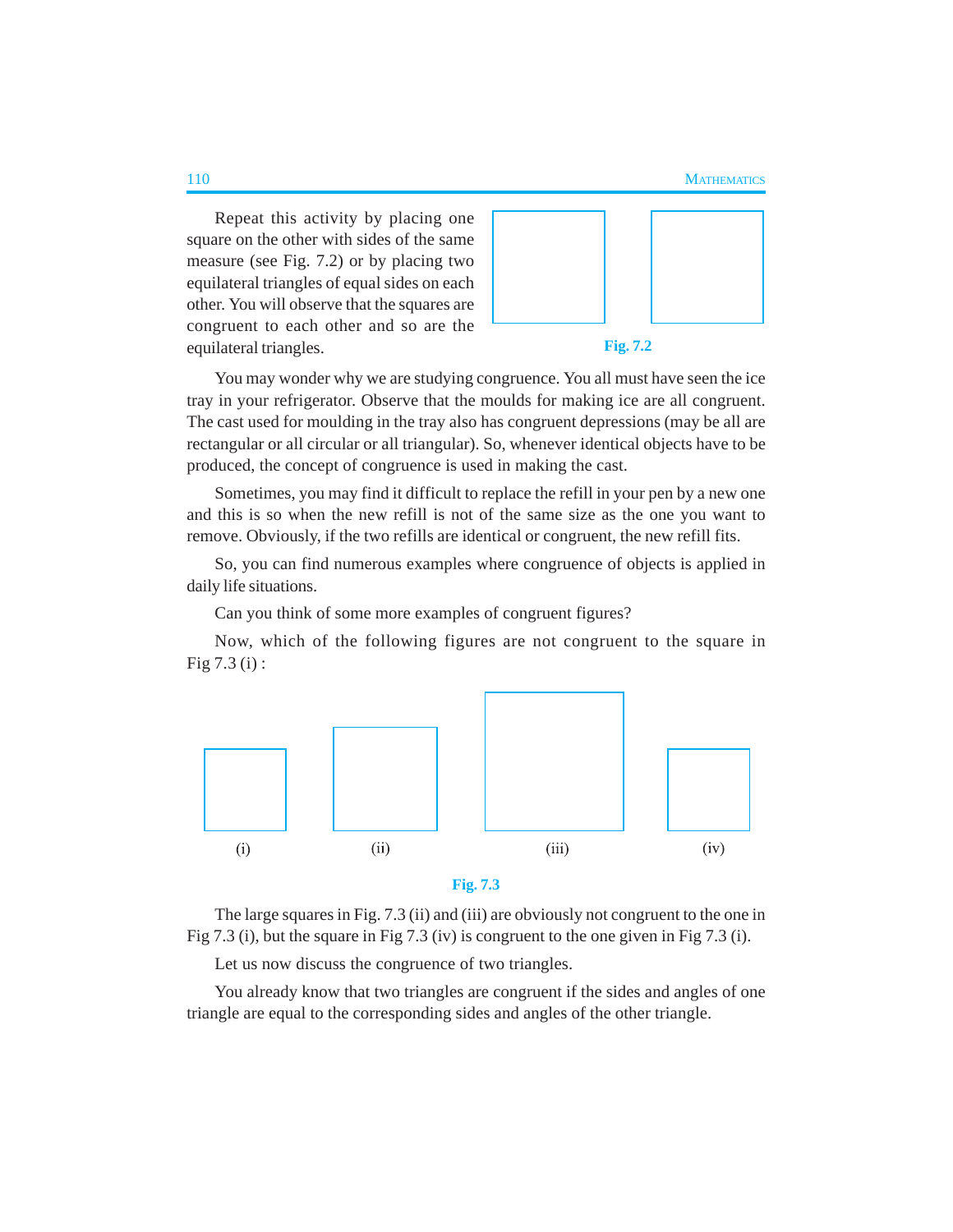Now, which of the triangles given below are congruent to triangle ABC in Fig. 7.4 (i)?



Cut out each of these triangles from Fig. 7.4 (ii) to (v) and turn them around and try to cover  $\triangle$  ABC. Observe that triangles in Fig. 7.4 (ii), (iii) and (iv) are congruent to  $\triangle$  ABC while  $\triangle$  TSU of Fig 7.4 (v) is not congruent to  $\triangle$  ABC.

If  $\triangle$  PQR is congruent to  $\triangle$  ABC, we write  $\triangle$  PQR  $\cong \triangle$  ABC.

Notice that when  $\Delta$  PQR  $\cong \Delta$  ABC, then sides of  $\Delta$  PQR fall on corresponding equal sides of ∆ ABC and so is the case for the angles.

That is, PQ covers AB, QR covers BC and RP covers CA;  $\angle$  P covers  $\angle$  A,  $\angle$  Q covers  $\angle$  B and  $\angle$  R covers  $\angle$  C. Also, there is a one-one correspondence between the vertices. That is, P corresponds to A, Q to B, R to C and so on which is written as

$$
P \leftrightarrow A, Q \leftrightarrow B, R \leftrightarrow C
$$

Note that under this correspondence,  $\triangle PQR \cong \triangle ABC$ ; but it will not be correct to write  $\triangle$ QRP  $\cong \triangle$  ABC.

Similarly, for Fig. 7.4 (iii),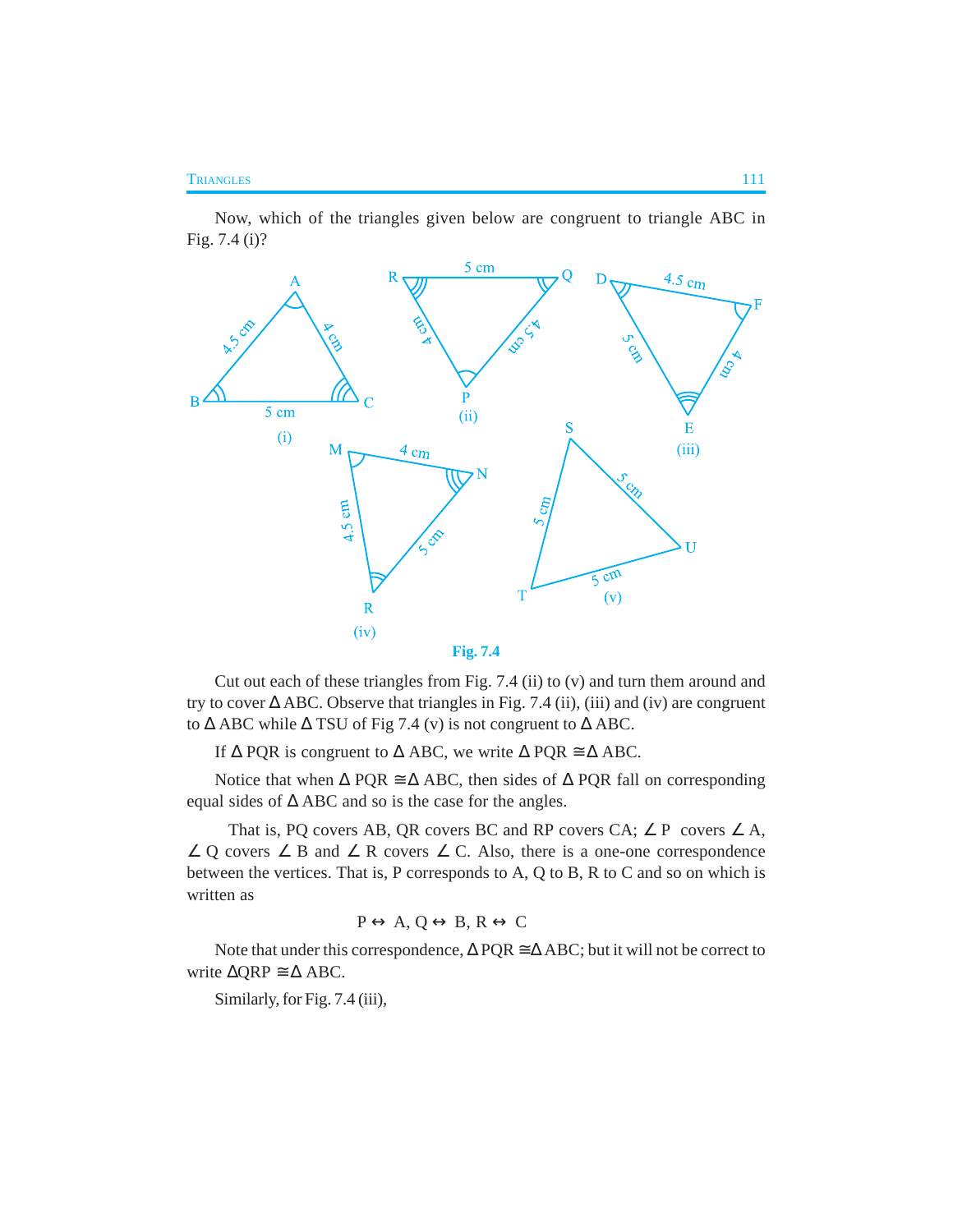$FD \leftrightarrow AB$ ,  $DE \leftrightarrow BC$  and  $EF \leftrightarrow CA$ 

and  $F \leftrightarrow A$ ,  $D \leftrightarrow B$  and  $E \leftrightarrow C$ 

So,  $\Delta$  FDE  $\cong$   $\Delta$  ABC but writing  $\Delta$  DEF  $\cong$   $\Delta$  ABC is not correct.

Give the correspondence between the triangle in Fig. 7.4 (iv) and  $\triangle$  ABC.

So, it is necessary to write the correspondence of vertices correctly for writing of congruence of triangles in symbolic form.

Note that in **congruent triangles corresponding parts** are **equal** and we write in short 'CPCT' for *corresponding parts of congruent triangles*.

### **7.3 Criteria for Congruence of Triangles**

In earlier classes, you have learnt four criteria for congruence of triangles. Let us recall them.

Draw two triangles with one side 3 cm. Are these triangles congruent? Observe that they are not congruent (see Fig. 7.5).



Now, draw two triangles with one side 4 cm and one angle 50° (see Fig. 7.6). Are they congruent?



**Fig. 7.6**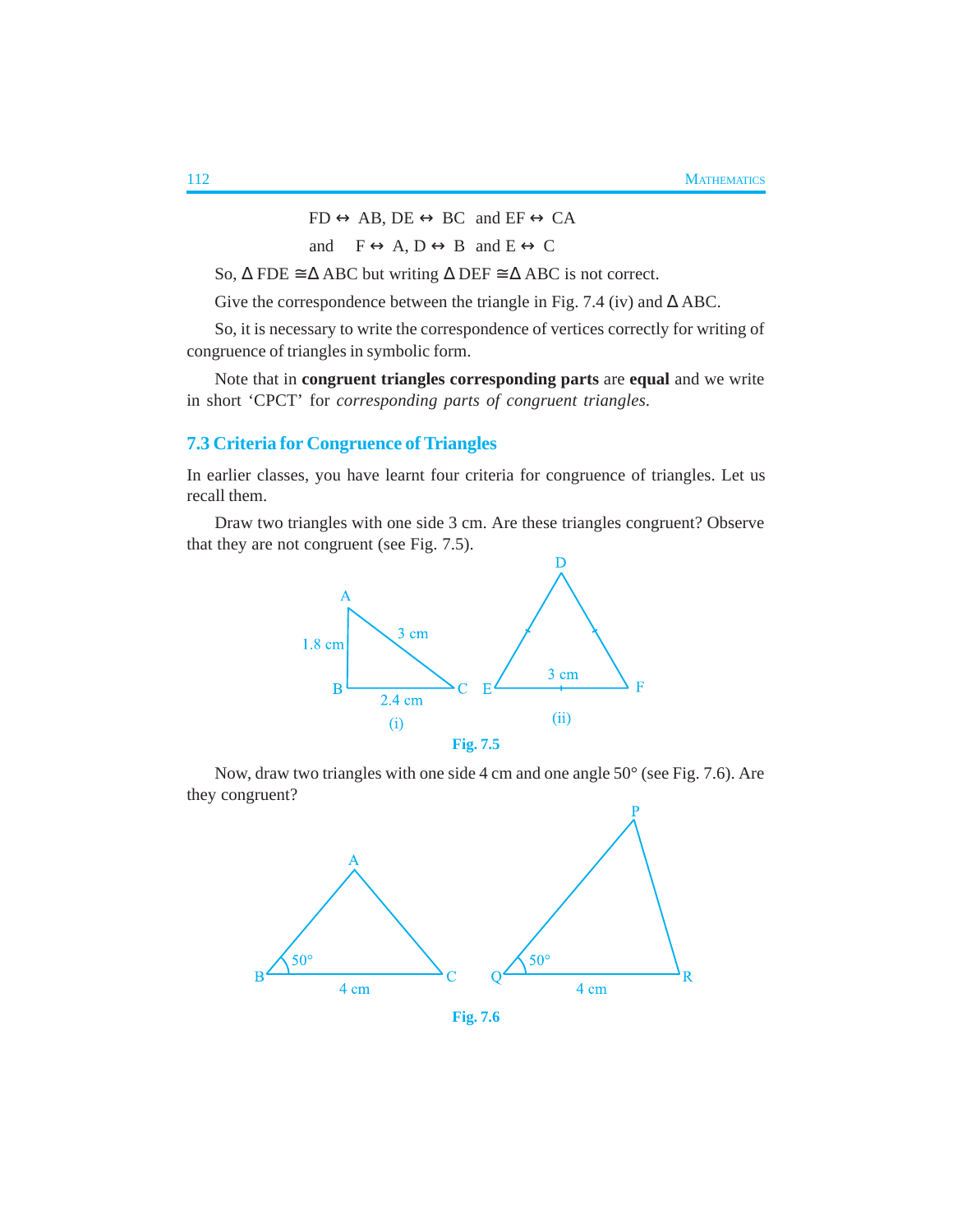See that these two triangles are not congruent.

Repeat this activity with some more pairs of triangles.

So, equality of one pair of sides or one pair of sides and one pair of angles is not sufficient to give us congruent triangles.

What would happen if the other pair of arms (sides) of the equal angles are also equal?

In Fig 7.7, BC = QR,  $\angle$  B =  $\angle$  Q and also, AB = PQ. Now, what can you say about congruence of ∆ ABC and ∆ PQR?

Recall from your earlier classes that, in this case, the two triangles are congruent. Verify this for ∆ ABC and ∆ PQR in Fig. 7.7.

Repeat this activity with other pairs of triangles. Do you observe that the equality of two sides and the included angle is enough for the congruence of triangles? Yes, it is enough.



This is the first criterion for congruence of triangles.

**Axiom 7.1 (SAS congruence rule) :** *Two triangles are congruent if two sides and the included angle of one triangle are equal to the two sides and the included angle of the other triangle.*

This result cannot be proved with the help of previously known results and so it is accepted true as an axiom (see Appendix 1).

Let us now take some examples.

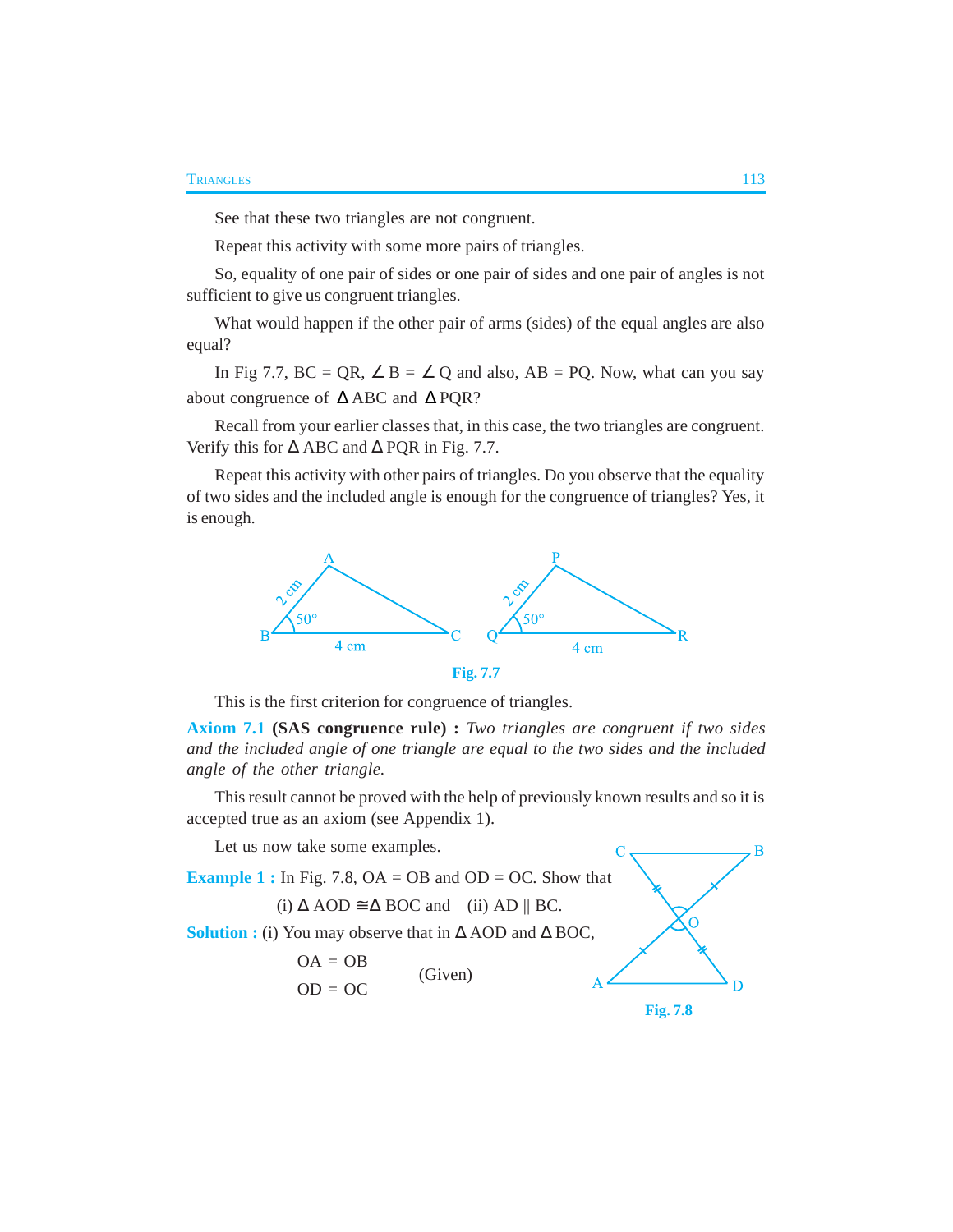Also, since ∠ AOD and ∠ BOC form a pair of vertically opposite angles, we have

 $\angle$  AOD =  $\angle$  BOC.

So,  $\triangle AOD \cong \triangle BOC$  (by the SAS congruence rule) (ii) In congruent triangles AOD and BOC, the other corresponding parts are also equal.

So,  $\angle$  OAD =  $\angle$  OBC and these form a pair of alternate angles for line segments AD and BC.

Therefore,  $AD \parallel BC$ .

**Example 2 :** AB is a line segment and line *l* is its perpendicular bisector. If a point P lies on *l*, show that P is equidistant from A and B.

**Solution :** Line *l* ⊥ AB and passes through C which is the mid-point of AB (see Fig. 7.9). You have to show that PA = PB. Consider  $\triangle$  PCA and  $\triangle$  PCB.

We have  $AC = BC$  (C is the mid-point of AB)

 $\angle$  PCA =  $\angle$  PCB = 90° (Given)  $PC = PC$  (Common)

So,  $\triangle$  PCA  $\cong \triangle$  PCB (SAS rule)

and so,  $PA = PB$ , as they are corresponding sides of congruent triangles.

**Fig. 7.9**

P

 $\mathbf C$ 

 $\overline{B}$ 

Now, let us construct two triangles, whose sides are 4 cm and 5 cm and one of the angles is 50° and this angle is not included in between the equal sides (see Fig. 7.10). Are the two triangles congruent?

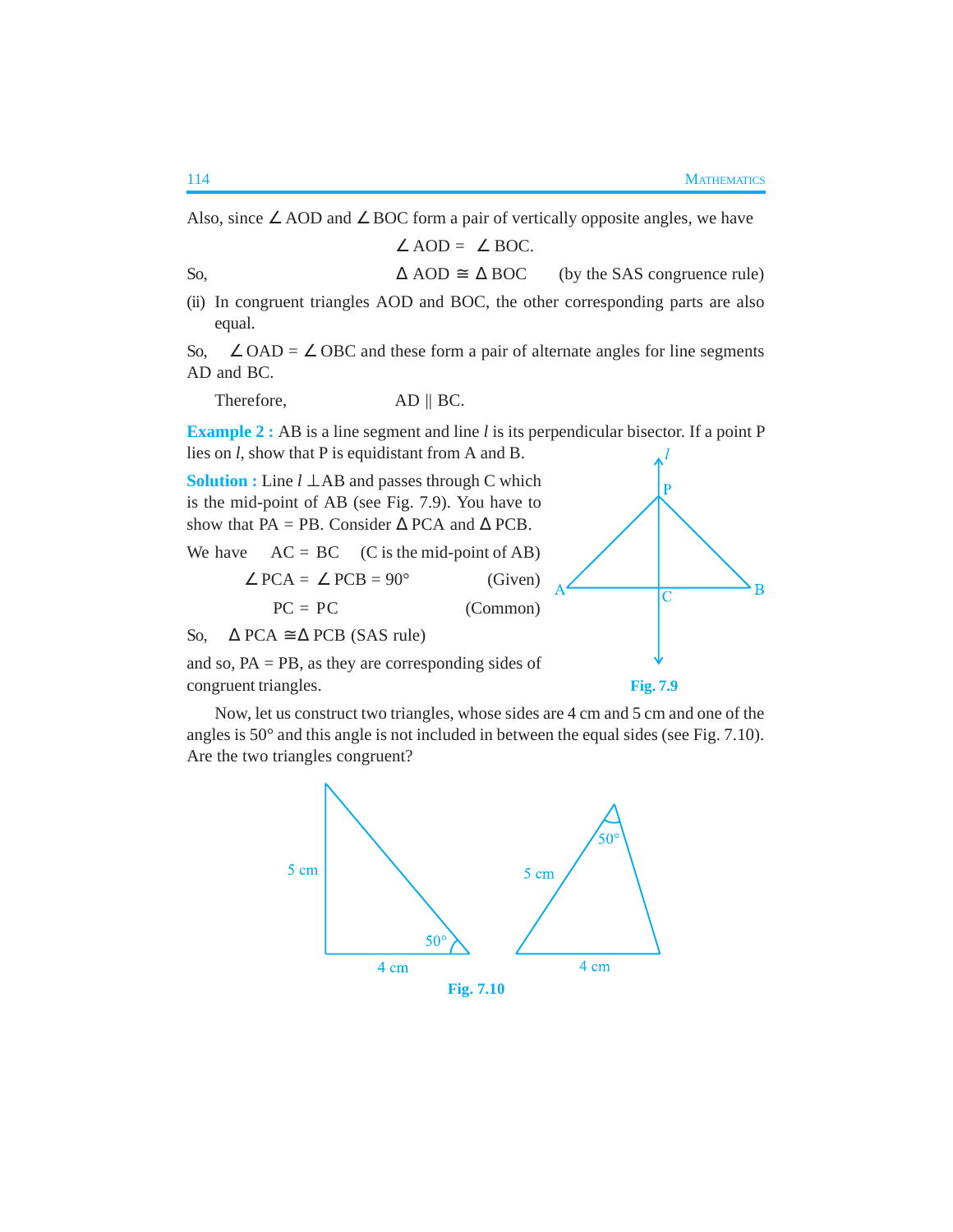Notice that the two triangles are not congruent.

Repeat this activity with more pairs of triangles. You will observe that for triangles to be congruent, it is very important that the equal angles are included between the pairs of equal sides.

So, SAS *congruence rule holds* but not ASS or SSA rule.

Next, try to construct the two triangles in which two angles are  $60^{\circ}$  and  $45^{\circ}$  and the side included between these angles is 4 cm (see Fig. 7.11).



```
Fig. 7.11
```
Cut out these triangles and place one triangle on the other. What do you observe? See that one triangle covers the other completely; that is, the two triangles are congruent. Repeat this activity with more pairs of triangles. You will observe that equality of two angles and the included side is sufficient for congruence of triangles.

This result is the **Angle-Side-Angle** criterion for congruence and is written as **ASA** criterion. You have verified this criterion in earlier classes, but let us state and prove this result.

Since this result can be proved, it is called a theorem and to prove it, we use the SAS axiom for congruence.

**Theorem 7.1 (ASA congruence rule) :** *Two triangles are congruent if two angles and the included side of one triangle are equal to two angles and the included side of other triangle*.

**Proof :** We are given two triangles ABC and DEF in which:

$$
\angle B = \angle E, \angle C = \angle F
$$
  
and  

$$
BC = EF
$$
  
We need to prove that  

$$
\Delta ABC \cong \Delta DEF
$$

For proving the congruence of the two triangles see that three cases arise.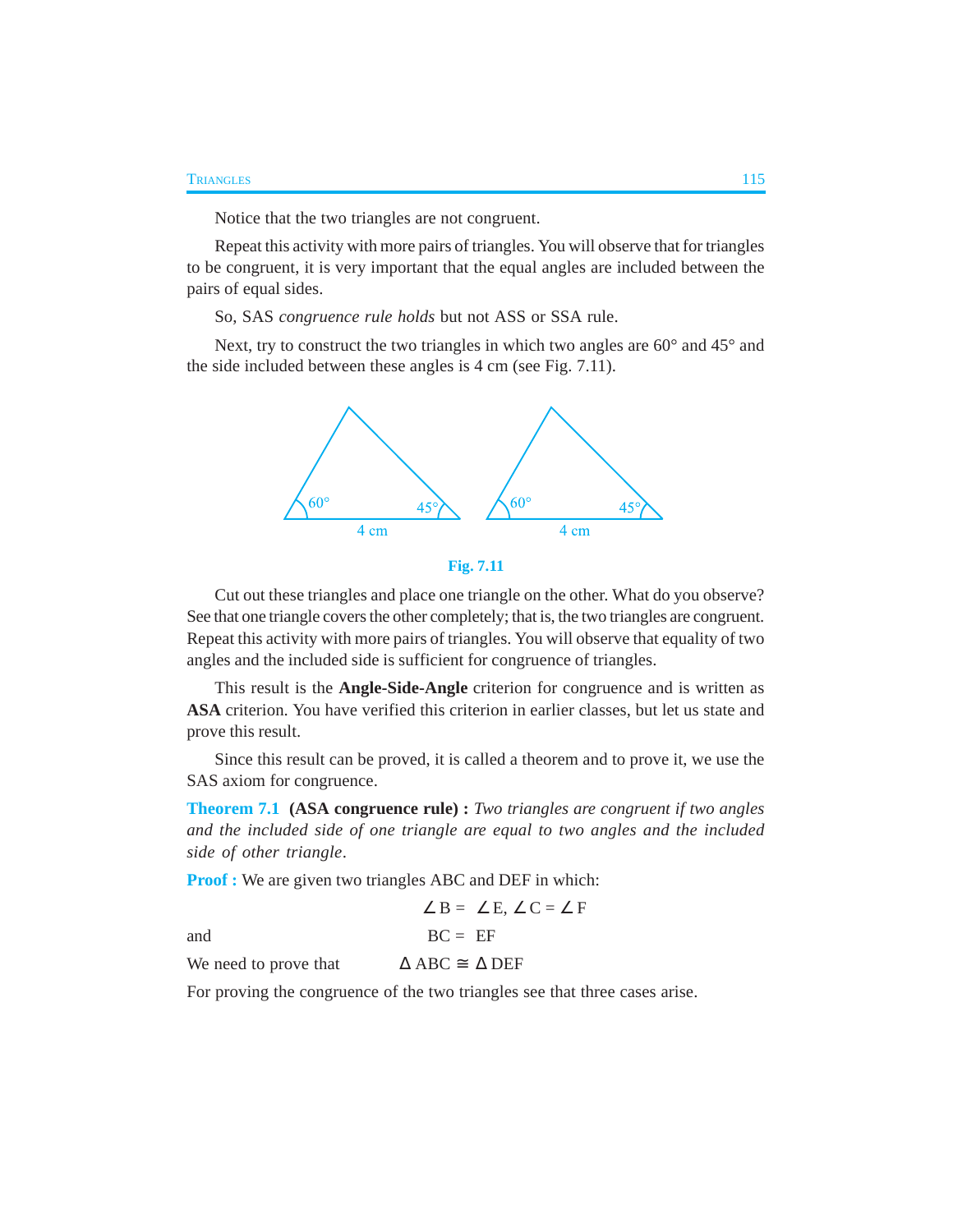### **Case (i) :** Let AB = DE (see Fig. 7.12).

Now what do you observe? You may observe that

| (Assumed)     | $AB = DE$                         |     |
|---------------|-----------------------------------|-----|
| (Given)       | $\angle$ B = $\angle$ E           |     |
| (Given)       | $BC = EF$                         |     |
| (By SAS rule) | $\Delta$ ABC $\cong$ $\Delta$ DEF | So, |





**Case (ii) :** Let if possible AB > DE. So, we can take a point P on AB such that PB = DE. Now consider  $\triangle$  PBC and  $\triangle$  DEF (see Fig. 7.13).



Observe that in ∆ PBC and ∆ DEF,

| $PB = DE$               | (By construction) |
|-------------------------|-------------------|
| $\angle$ B = $\angle$ E | (Given)           |
| $BC = EF$               | (Given)           |

So, we can conclude that:

 $\triangle$  PBC  $\cong$   $\triangle$  DEF, by the SAS axiom for congruence.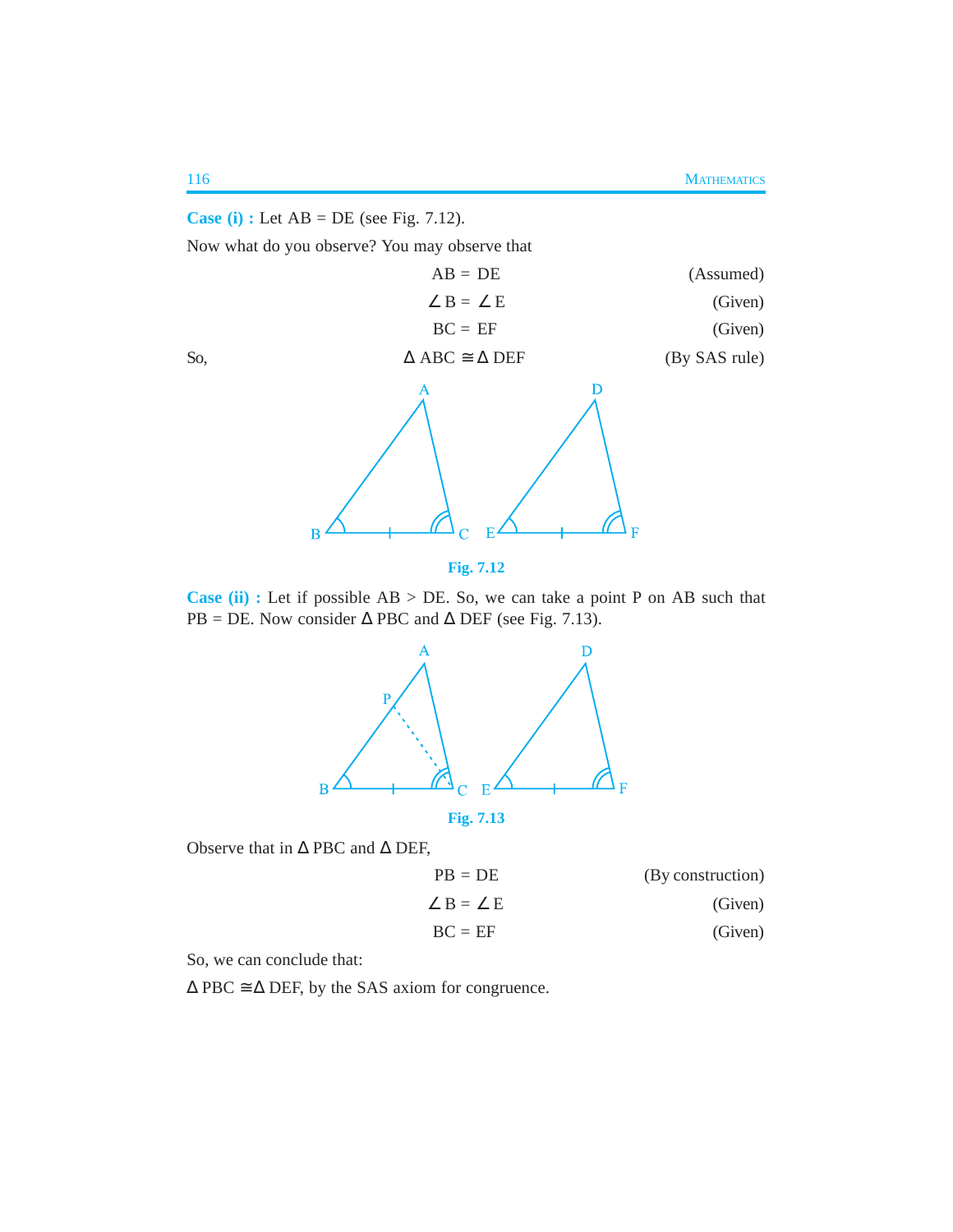**TRIANGLES** 117

Since the triangles are congruent, their corresponding parts will be equal.

So,  $∠$  PCB = ∠ DFE

But, we are given that

 $\angle$  ACB =  $\angle$  DFE So, ∠  $\angle ACB = \angle PCB$ 

Is this possible?

This is possible only if P coincides with A.

| or. | $BA = ED$                             |                |
|-----|---------------------------------------|----------------|
| So, | $\triangle$ ABC $\cong \triangle$ DEF | (by SAS axiom) |

**Case (iii) :** If AB < DE, we can choose a point M on DE such that ME = AB and repeating the arguments as given in Case (ii), we can conclude that  $AB = DE$  and so,  $\triangle$  ABC  $\cong \triangle$  DEF.

Suppose, now in two triangles two pairs of angles and one pair of corresponding sides are equal but the side is not included between the corresponding equal pairs of angles. Are the triangles still congruent? You will observe that they are congruent. Can you reason out why?

You know that the sum of the three angles of a triangle is 180°. So if two pairs of angles are equal, the third pair is also equal  $(180^\circ - \text{sum of equal angles}).$ 

So, two *triangles are congruent if any two pairs of angles and one pair of corresponding sides are equal*. We may call it as the **AAS Congruence Rule**.

Now let us perform the following activity :

Draw triangles with angles 40°, 50° and 90°. How many such triangles can you draw?

In fact, you can draw as many triangles as you want with different lengths of sides (see Fig. 7.14).



**Fig. 7.14**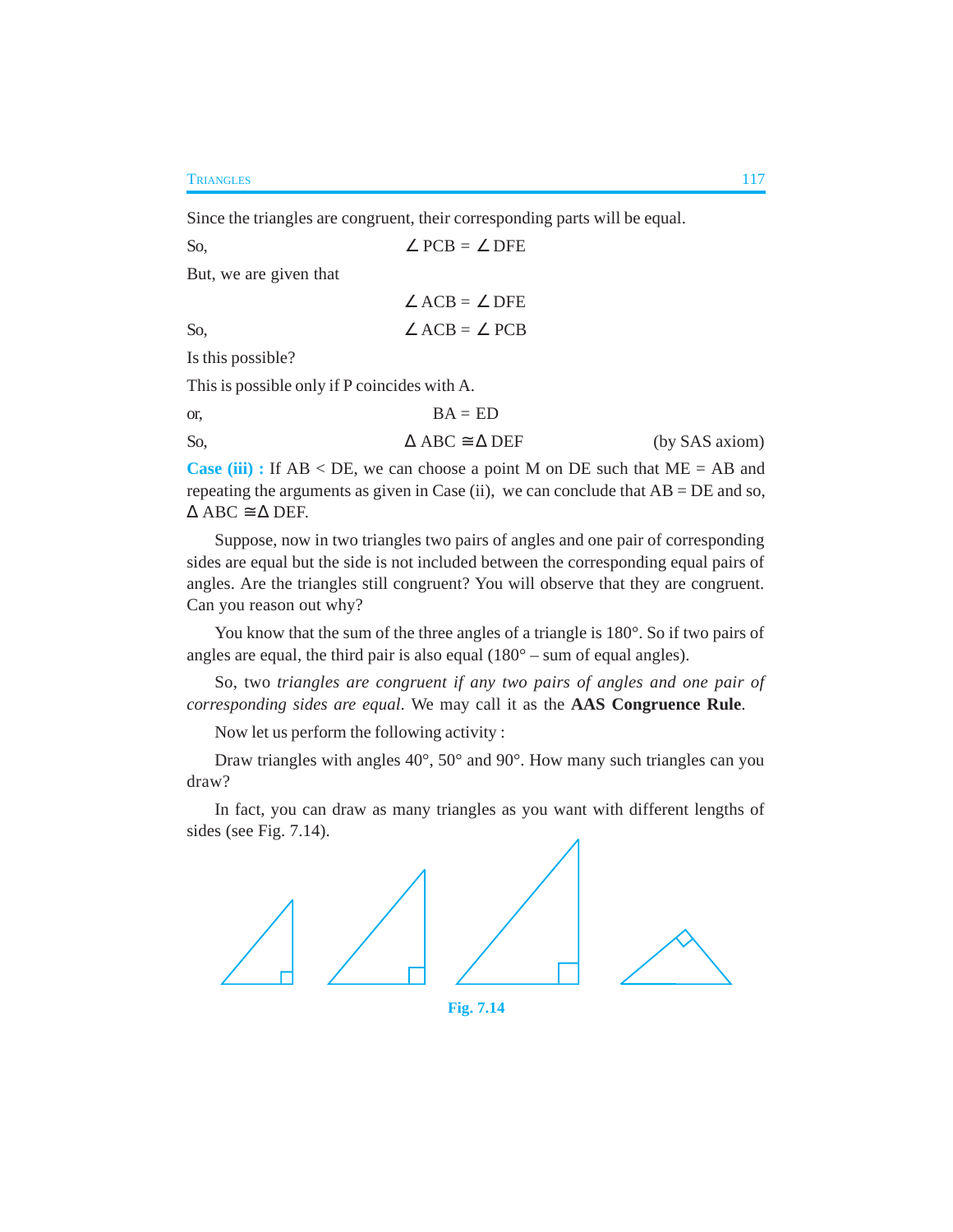Observe that the triangles may or may not be congruent to each other.

So, equality of three angles is not sufficient for congruence of triangles. Therefore, for congruence of triangles out of three equal parts, one has to be a side.

Let us now take some more examples.

**Example 3 :** Line-segment AB is parallel to another line-segment CD. O is the mid-point of AD (see Fig. 7.15). Show that (i)  $\triangle AOB \cong \triangle DOC$  (ii) O is also the mid-point of BC.

**Solution :** (i) Consider ∆ AOB and ∆ DOC.

|      | $\angle$ ABO = $\angle$ DCO                    |            |
|------|------------------------------------------------|------------|
|      | (Alternate angles as $AB \parallel CD$         |            |
|      | and BC is the transversal)                     |            |
|      | $\angle AOB = \angle DOC$                      |            |
|      | (Vertically opposite angles)                   |            |
|      | $OA = OD$                                      | (Given)    |
|      | Therefore, $\triangle AOB \cong \triangle DOC$ | (AAS rule) |
| (ii) | $OB = OC$                                      | (CPCT)     |
|      |                                                |            |



**Fig. 7.15**

So, O is the mid-point of BC.

### **EXERCISE 7.1**

**1.** In quadrilateral ACBD,

 $AC = AD$  and  $AB$  bisects  $\angle A$ (see Fig. 7.16). Show that  $\triangle$  ABC  $\cong$   $\triangle$  ABD.

What can you say about BC and BD?



**Fig. 7.16**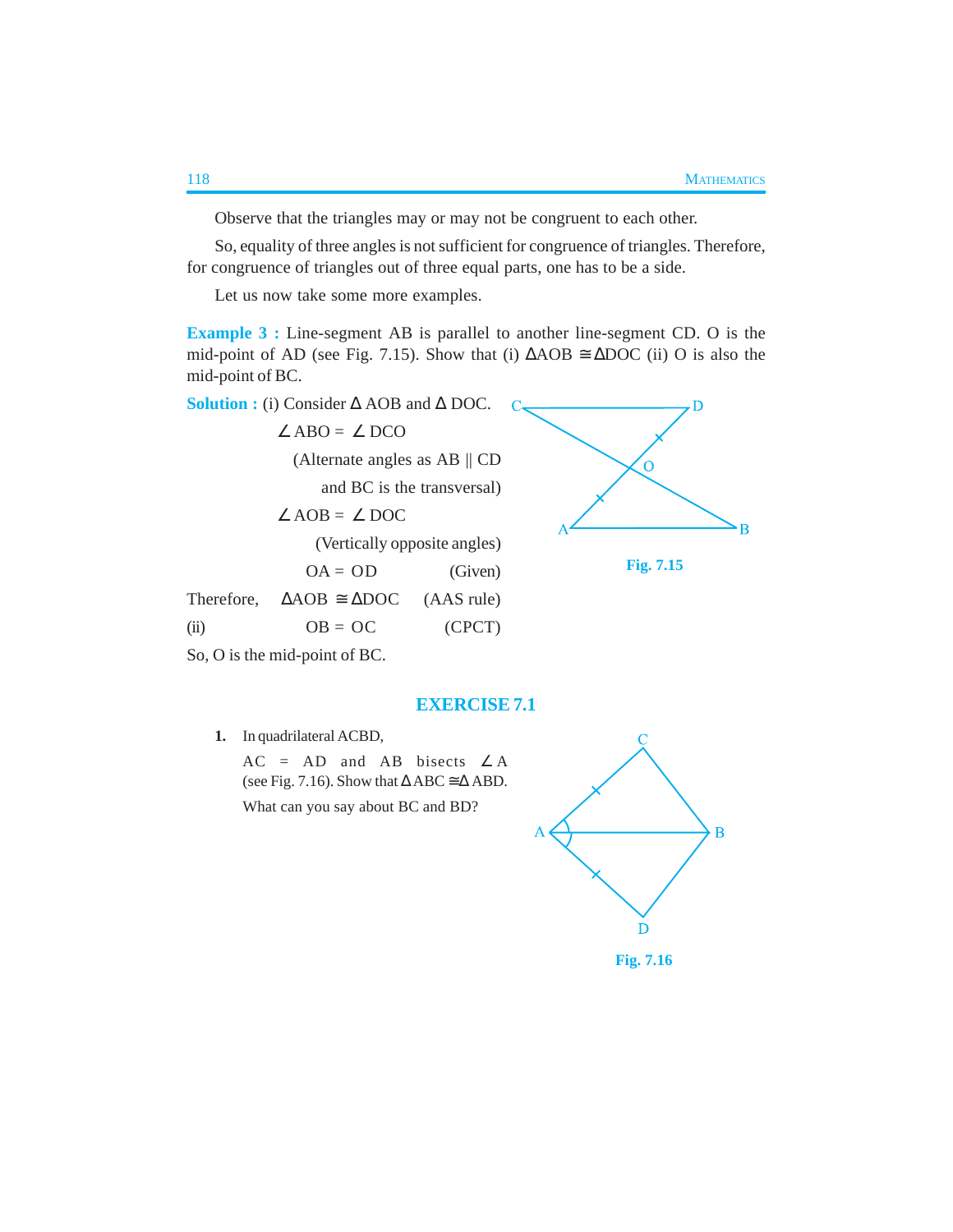- **2.** ABCD is a quadrilateral in which AD = BC and  $\angle$  DAB =  $\angle$  CBA (see Fig. 7.17). Prove that
	- (i) ∆ ABD ≅ ∆ BAC
	- (ii)  $BD = AC$
	- (iii)  $∠ABD = ∠BAC$ .



**4.** *l* and *m* are two parallel lines intersected by another pair of parallel lines *p* and *q* (see Fig. 7.19). Show that  $\triangle$  ABC  $\cong \triangle$  CDA.

- **5.** Line *l* is the bisector of an angle ∠ A and B is any point on *l*. BP and BQ are perpendiculars from B to the arms of ∠ A (see Fig. 7.20). Show that:
	- (i) ∆ APB ≅ ∆ AQB
	- (ii)  $BP = BQ$  or B is equidistant from the arms of  $\angle$  A.









D







**Fig. 7.20**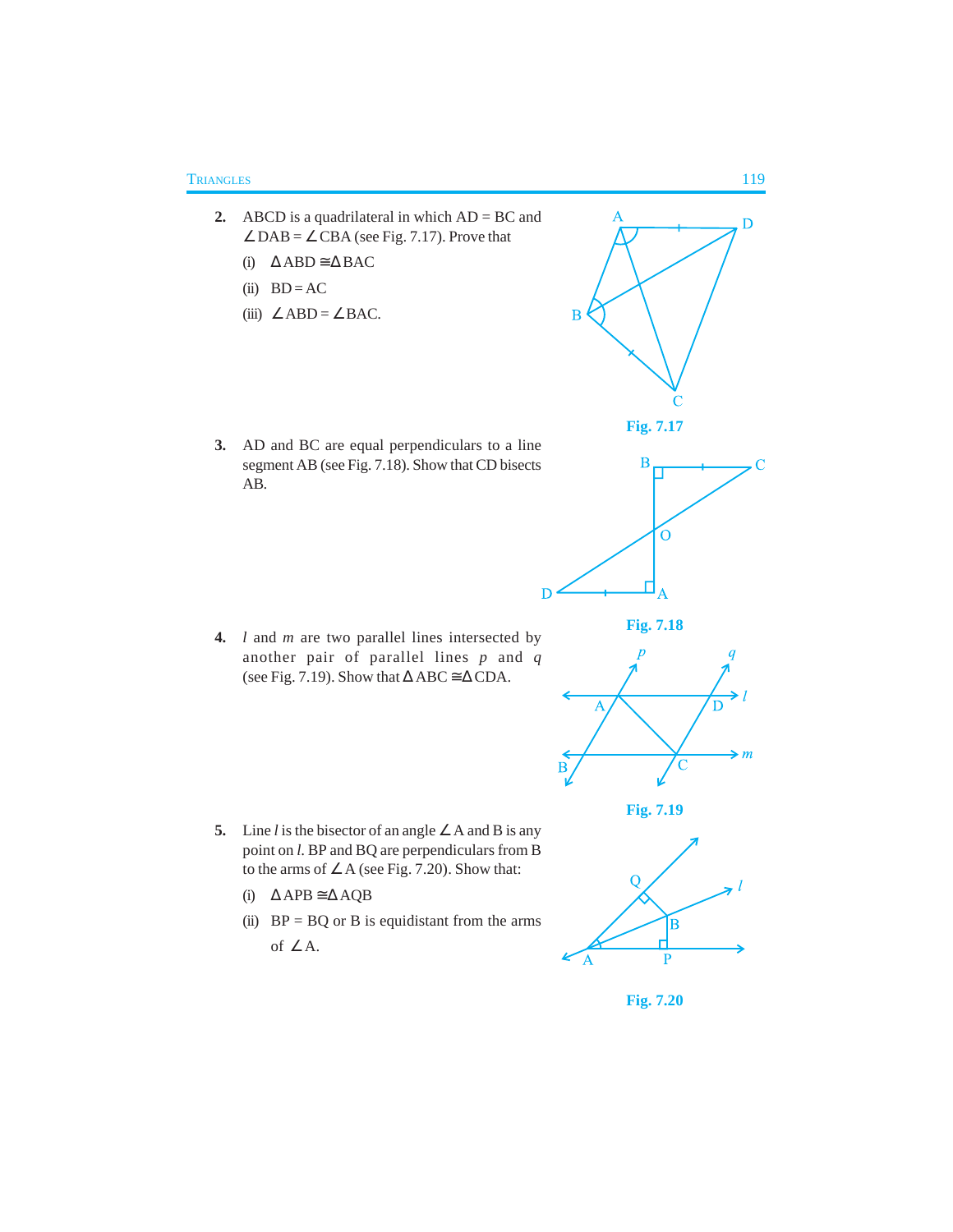

# **7.4 Some Properties of a Triangle**

In the above section you have studied two criteria for congruence of triangles. Let us now apply these results to study some properties related to a triangle whose two sides are equal.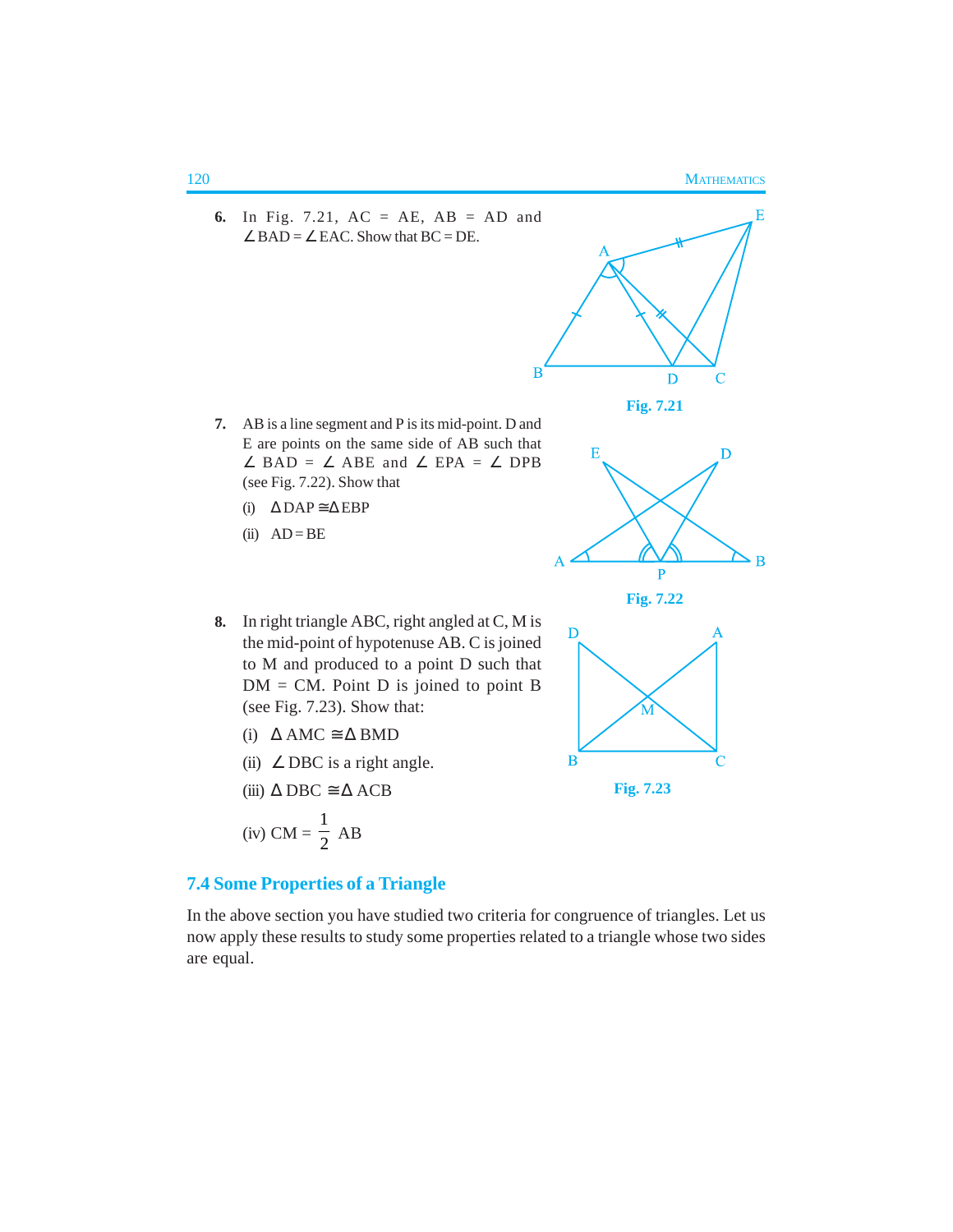### **TRIANGLES** 121

Perform the activity given below:

Construct a triangle in which two sides are equal, say each equal to 3.5 cm and the third side equal to 5 cm (see Fig. 7.24). You have done such constructions in earlier classes.

Do you remember what is such a triangle called?

A triangle in which two sides are equal is called an **isosceles triangle**. So, ∆ ABC of Fig. 7.24 is an isosceles triangle with  $AB = AC$ .

Now, measure ∠ B and ∠ C. What do you observe?

Repeat this activity with other isosceles triangles with different sides.

You may observe that in each such triangle, the angles opposite to the equal sides are equal.

This is a very important result and is indeed true for any isosceles triangle. It can be proved as shown below.

### **Theorem 7.2 :** *Angles opposite to equal sides of an isosceles triangle are equal.*

This result can be proved in many ways. One of the proofs is given here.

**Proof :** We are given an isosceles triangle ABC in which  $AB = AC$ . We need to prove that  $\angle B = \angle C$ .

Let us draw the bisector of  $\angle A$  and let D be the point of intersection of this bisector of  $\angle$  A and BC (see Fig. 7.25).

In ∆ BAD and ∆ CAD,



**Fig. 7.24**

5 cm

3.5 cm



| $AB = AC$                              | (Given)           |
|----------------------------------------|-------------------|
| $\angle$ BAD = $\angle$ CAD            | (By construction) |
| $AD = AD$                              | (Common)          |
| So.<br>$\Delta$ BAD $\cong \Delta$ CAD | (By SAS rule)     |

So,  $\angle$  ABD =  $\angle$  ACD, since they are corresponding angles of congruent triangles. So,  $\angle B = \angle C$ 

 $3.5 \text{ cm}$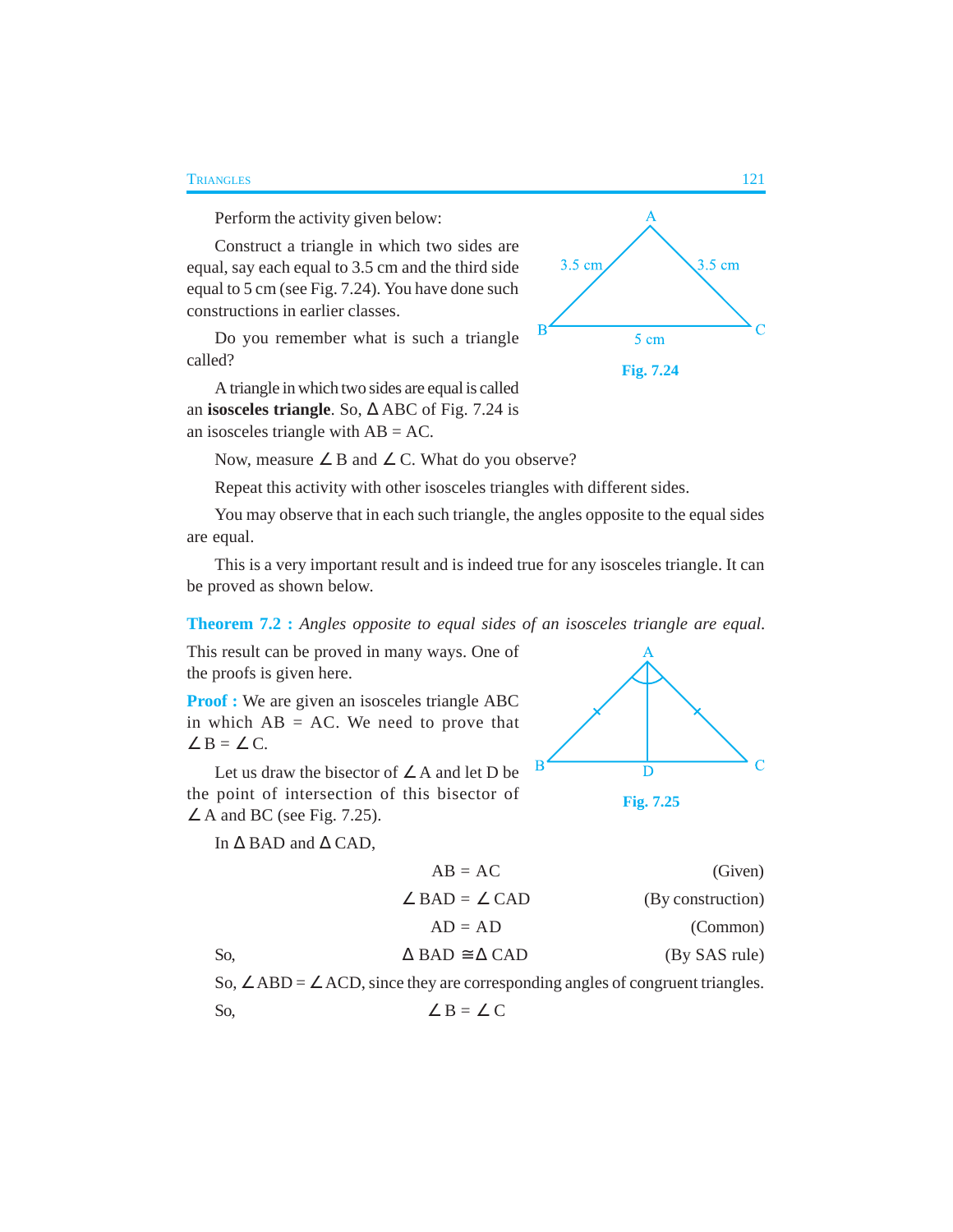Is the converse also true? That is:

If two angles of any triangle are equal, can we conclude that the sides opposite to them are also equal?

Perform the following activity.

Construct a triangle ABC with BC of any length and  $\angle B = \angle C = 50^{\circ}$ . Draw the bisector of  $\angle A$  and let it intersect BC at D (see Fig. 7.26).

Cut out the triangle from the sheet of paper and fold it along AD so that vertex C falls on vertex B.

What can you say about sides AC and AB?

Observe that AC covers AB completely

So,  $AC = AB$ 

Repeat this activity with some more triangles. Each time you will observe that the sides opposite to equal angles are equal. So we have the following:



**Theorem 7.3 :** *The sides opposite to equal angles of a triangle are equal*.

This is the converse of Theorem 7.2.

You can prove this theorem by ASA congruence rule.

Let us take some examples to apply these results.

**Example 4 :** In  $\triangle$  ABC, the bisector AD of  $\angle$  A is perpendicular to side BC (see Fig. 7.27). Show that  $AB = AC$  and  $\triangle ABC$  is isosceles.

**Solution :** In ∆ABD and ∆ACD,



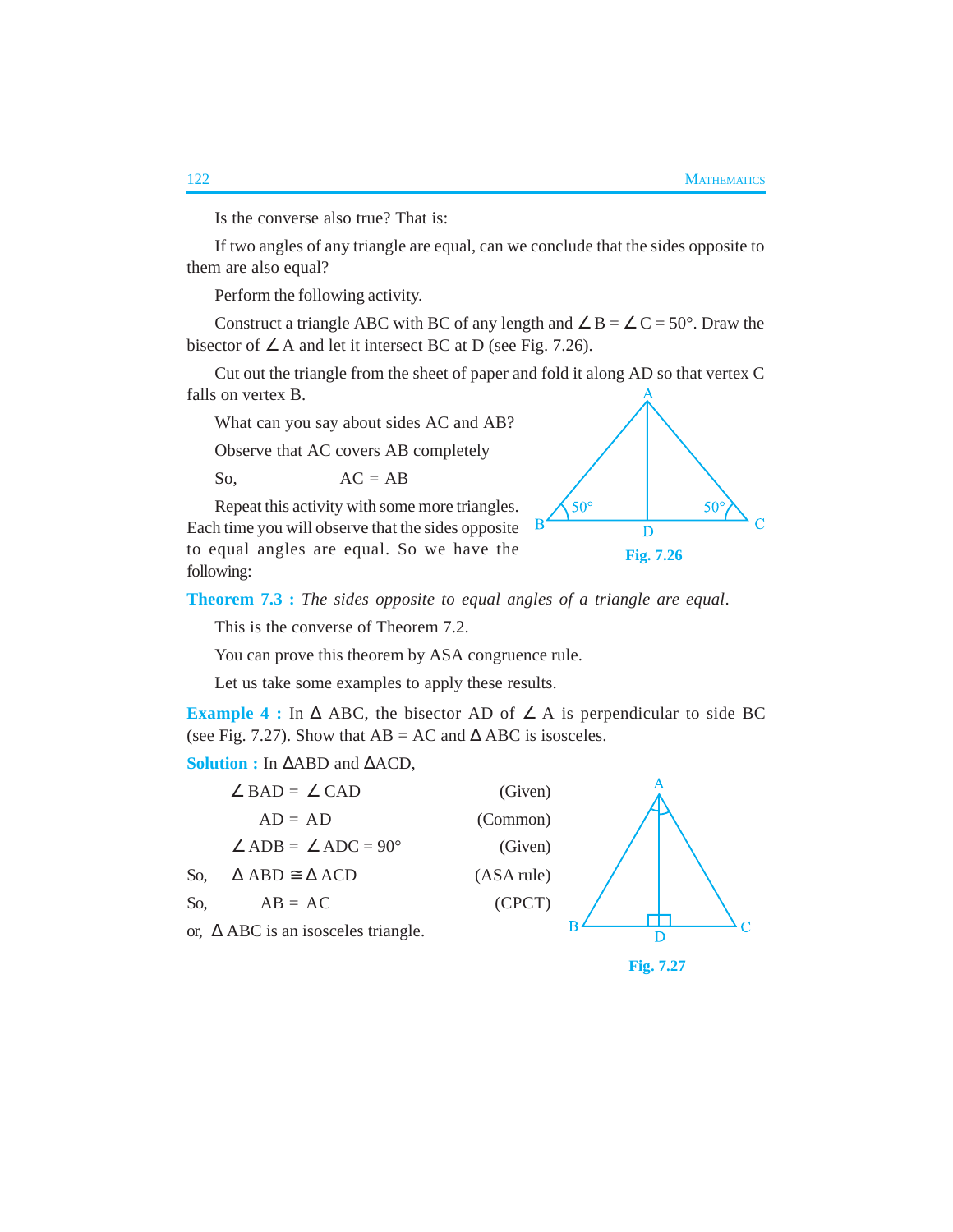**Example 5 :** E and F are respectively the mid-points of equal sides AB and AC of ∆ ABC (see Fig. 7.28). Show that  $BF = CE$ .

**Solution :** In ∆ ABF and ∆ ACE,

|            | $AB = AC$                               | (Given)                           |
|------------|-----------------------------------------|-----------------------------------|
|            | $\angle A = \angle A$                   | (Common)                          |
|            |                                         | $AF = AE$ (Halves of equal sides) |
| So,        | $\triangle$ ABF $\cong$ $\triangle$ ACE | (SAS rule)                        |
| Therefore, | $BF = CE$                               | (CPCT)                            |



**Example 6 :** In an isosceles triangle ABC with AB = AC, D and E are points on BC such that  $BE = CD$  (see Fig. 7.29). Show that  $AD = AE$ .

**Solution :** In ∆ ABD and ∆ ACE,

 $AB = AC$  (Given) (1)  $\angle B = \angle C$ (Angles opposite to equal sides) (2) Also,  $BE = CD$  $\overline{B}$ So,  $BE - DE = CD - DE$ That is,  $BD = CE$  (3) So,  $\triangle$  ABD  $\cong \triangle$  ACE (Using (1), (2), (3) and SAS rule). This gives  $AD = AE$  (CPCT)

# Ċ D E **Fig. 7.29**

**EXERCISE 7.2**

**1.** In an isosceles triangle ABC, with AB = AC, the bisectors of ∠ B and ∠ C intersect each other at O. Join A to O. Show that :

(i)  $OB = OC$  (ii) AO bisects ∠ A

**2.** In ∆ ABC, AD is the perpendicular bisector of BC (see Fig. 7.30). Show that ∆ ABC is an isosceles triangle in which  $AB = AC$ .

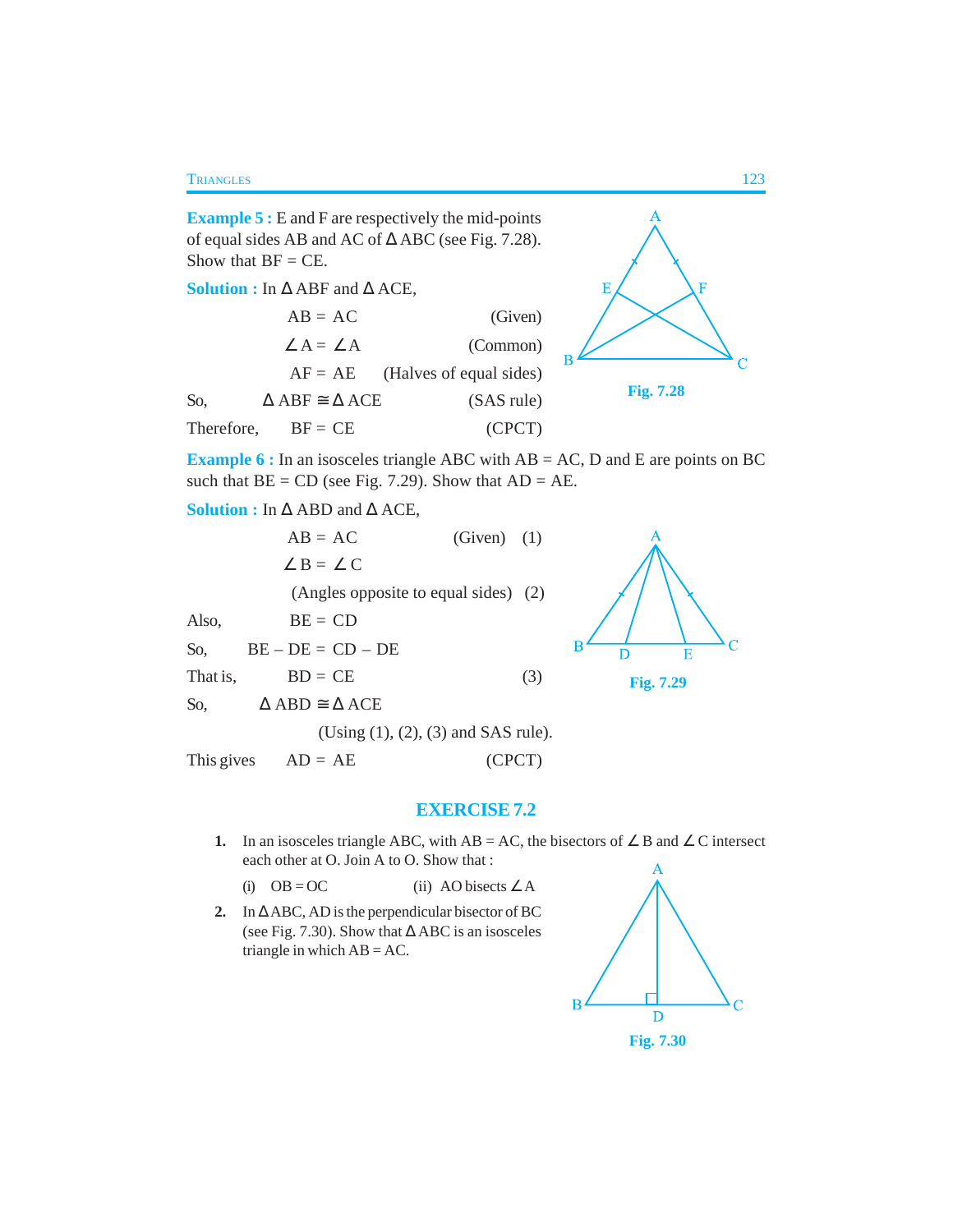- **3.** ABC is an isosceles triangle in which altitudes BE and CF are drawn to equal sides AC and AB respectively (see Fig. 7.31). Show that these altitudes are equal.
- **4.** ABC is a triangle in which altitudes BE and CF to sides AC and AB are equal (see Fig. 7.32). Show that
	- (i) ∆ ABE ≅ ∆ ACF
	- (ii)  $AB = AC$ , i.e., ABC is an isosceles triangle.
- **5.** ABC and DBC are two isosceles triangles on the same base BC (see Fig. 7.33). Show that  $∠ABD = ∠ACD.$

- **6.**  $\triangle ABC$  is an isosceles triangle in which  $AB = AC$ . Side BA is produced to D such that  $AD = AB$ (see Fig. 7.34). Show that ∠ BCD is a right angle.
- **7.** ABC is a right angled triangle in which  $\angle A = 90^\circ$ and  $AB = AC$ . Find  $\angle B$  and  $\angle C$ .
- **8.** Show that the angles of an equilateral triangle are 60° each.



 $\overline{B}$ 

 $\overline{B}$ 

 $\overline{B}$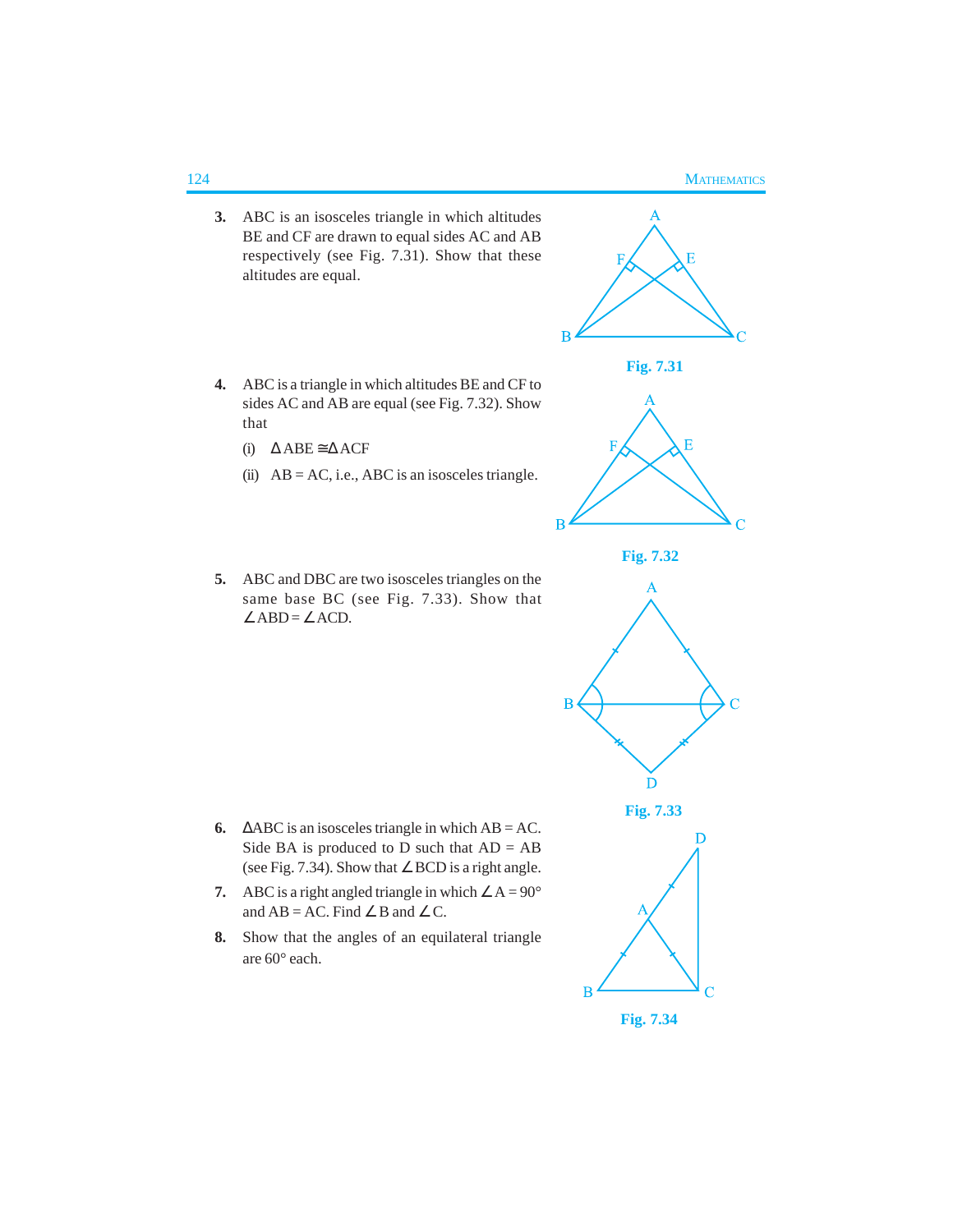# **7.5 Some More Criteria for Congruence of Triangles**

You have seen earlier in this chapter that equality of three angles of one triangle to three angles of the other is not sufficient for the congruence of the two triangles. You may wonder whether equality of three sides of one triangle to three sides of another triangle is enough for congruence of the two triangles. You have already verified in earlier classes that this is indeed true.

To be sure, construct two triangles with sides 4 cm, 3.5 cm and 4.5 cm (see Fig. 7.35). Cut them out and place them on each other. What do you observe? They cover each other completely, if the equal sides are placed on each other. So, the triangles are congruent.



**Fig. 7.35**

Repeat this activity with some more triangles. We arrive at another rule for congruence.

**Theorem 7.4 (SSS congruence rule) :** *If three sides of one triangle are equal to the three sides of another triangle, then the two triangles are congruent.*

This theorem can be proved using a suitable construction.

You have already seen that in the SAS congruence rule, the pair of equal angles has to be the included angle between the pairs of corresponding pair of equal sides and if this is not so, the two triangles may not be congruent.

Perform this activity:

Construct two right angled triangles with hypotenuse equal to 5 cm and one side equal to 4 cm each (see Fig. 7.36).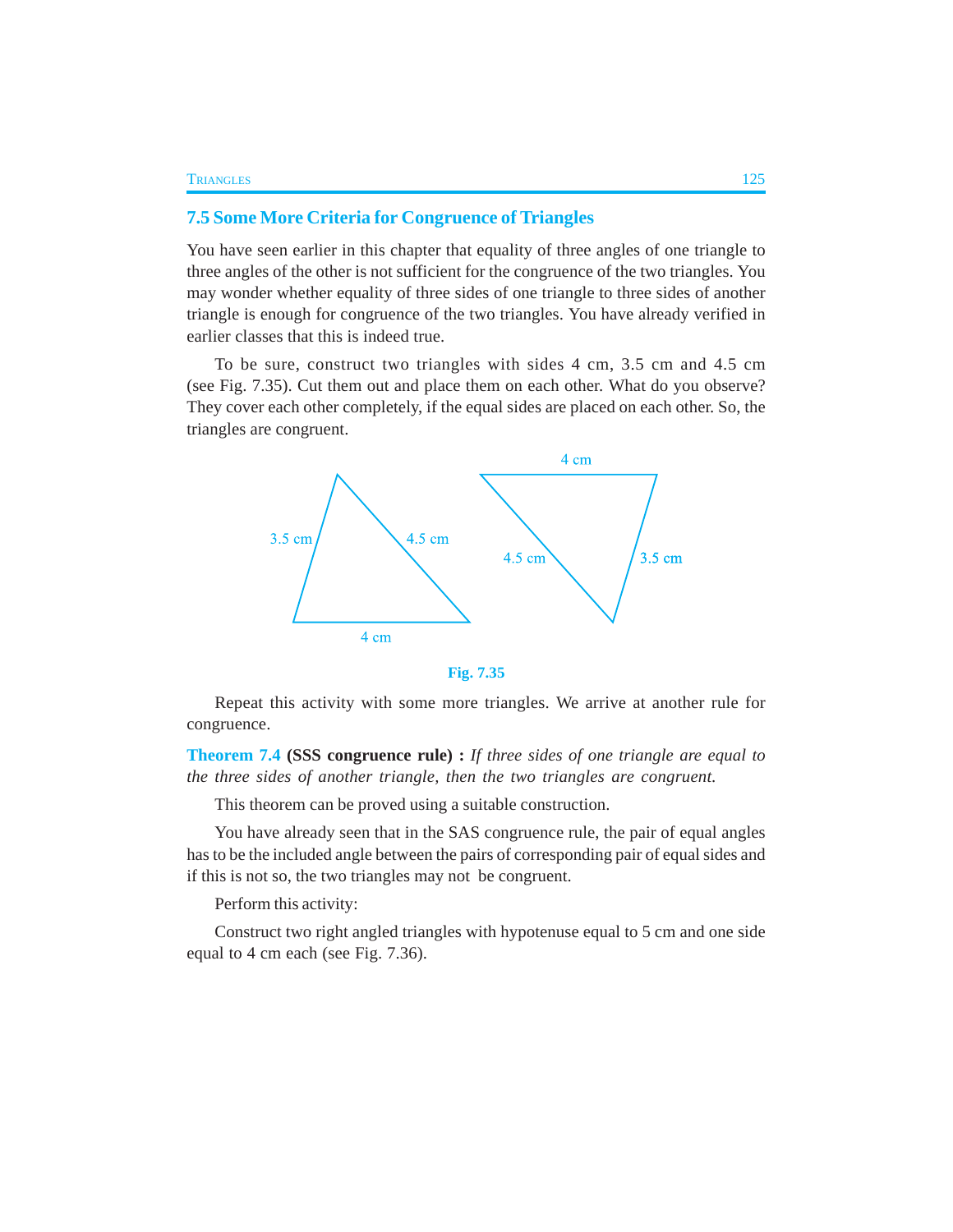

Cut them out and place one triangle over the other with equal side placed on each other. Turn the triangles, if necessary. What do you observe?

The two triangles cover each other completely and so they are congruent. Repeat this activity with other pairs of right triangles. What do you observe?

You will find that two right triangles are congruent if one pair of sides and the hypotenuse are equal. You have verified this in earlier classes.

Note that, the right angle is *not* the included angle in this case.

So, you arrive at the following congruence rule:

**Theorem 7.5 (RHS congruence rule) :** *If in two right triangles the hypotenuse and one side of one triangle are equal to the hypotenuse and one side of the other triangle, then the two triangles are congruent*.

Note that RHS stands for **Right angle - Hypotenuse - Side.**

Let us now take some examples.

**Example 7 :** AB is a line-segment. P and Q are points on opposite sides of AB such that each of them is equidistant from the points A and B (see Fig. 7.37). Show that the line PQ is the perpendicular bisector of AB.

**Solution :** You are given that PA = PB and  $QA = QB$  and you are to show that  $PQ \perp AB$  and PQ bisects AB. Let PQ intersect AB at C.

Can you think of two congruent triangles in this figure?

Let us take ∆ PAQ and ∆ PBQ.

In these triangles,

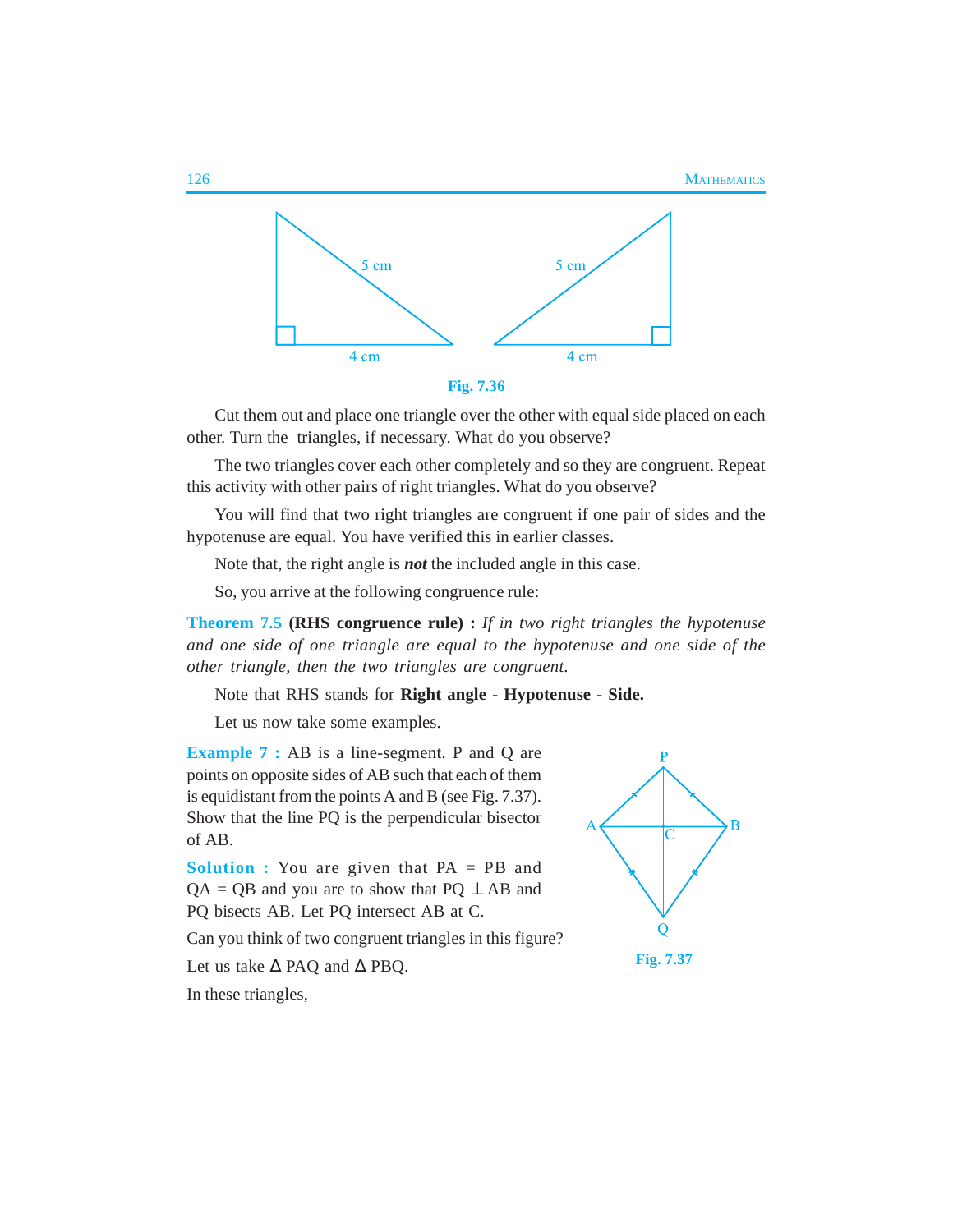|                                                                                                                 | $AP = BP$                                                               | (Given)       |  |
|-----------------------------------------------------------------------------------------------------------------|-------------------------------------------------------------------------|---------------|--|
|                                                                                                                 | $AQ = BQ$                                                               | (Given)       |  |
|                                                                                                                 | $PQ = PQ$                                                               | (Common)      |  |
| So,                                                                                                             | $\triangle$ PAQ $\cong \triangle$ PBQ                                   | (SSS rule)    |  |
| Therefore,                                                                                                      | $\angle$ APQ = $\angle$ BPQ                                             | (CPCT).       |  |
|                                                                                                                 | Now let us consider $\triangle$ PAC and $\triangle$ PBC.                |               |  |
| You have:                                                                                                       | $AP = BP$                                                               | (Given)       |  |
|                                                                                                                 | $\angle$ APC = $\angle$ BPC ( $\angle$ APQ = $\angle$ BPQ proved above) |               |  |
|                                                                                                                 | $PC = PC$                                                               | (Common)      |  |
| So,                                                                                                             | $\triangle$ PAC $\cong \triangle$ PBC                                   | (SAS rule)    |  |
| Therefore,                                                                                                      | $AC = BC$                                                               | $(CPCT)$ (1)  |  |
| and                                                                                                             | $\angle$ ACP = $\angle$ BCP                                             | (CPCT)        |  |
| Also,                                                                                                           | $\angle$ ACP + $\angle$ BCP = 180°                                      | (Linear pair) |  |
| So,                                                                                                             | $2\angle$ ACP = 180 $^{\circ}$                                          |               |  |
| or.                                                                                                             | $\angle$ ACP = 90°                                                      | (2)           |  |
| From $(1)$ and $(2)$ , you can easily conclude that PQ is the perpendicular bisector of AB.                     |                                                                         |               |  |
| $M_{\odot}$ that without showing the congrueses of $\Lambda$ $\rm{DA}$ and $\Lambda$ $\rm{DPO}$ you cannot show |                                                                         |               |  |

[Note that, without showing the congruence of ∆ PAQ and ∆ PBQ, you cannot show that  $\triangle$  PAC ≅  $\triangle$  PBC even though AP = BP (Given)  $PC = PC$  (Common) and  $\angle$  PAC =  $\angle$  PBC (Angles opposite to equal sides in ∆APB)

It is because these results give us SSA rule which is not always valid or true for congruence of triangles. Also the angle is not included between the equal pairs of sides.]

Let us take some more examples.

**Example 8 :** P is a point equidistant from two lines *l* and *m* intersecting at point A (see Fig. 7.38). Show that the line AP bisects the angle between them.

**Solution :** You are given that lines *l* and *m* intersect each other at A. Let PB  $\perp$  *l*, PC  $\perp$  *m*. It is given that PB = PC.

You are to show that  $\angle$  PAB =  $\angle$  PAC.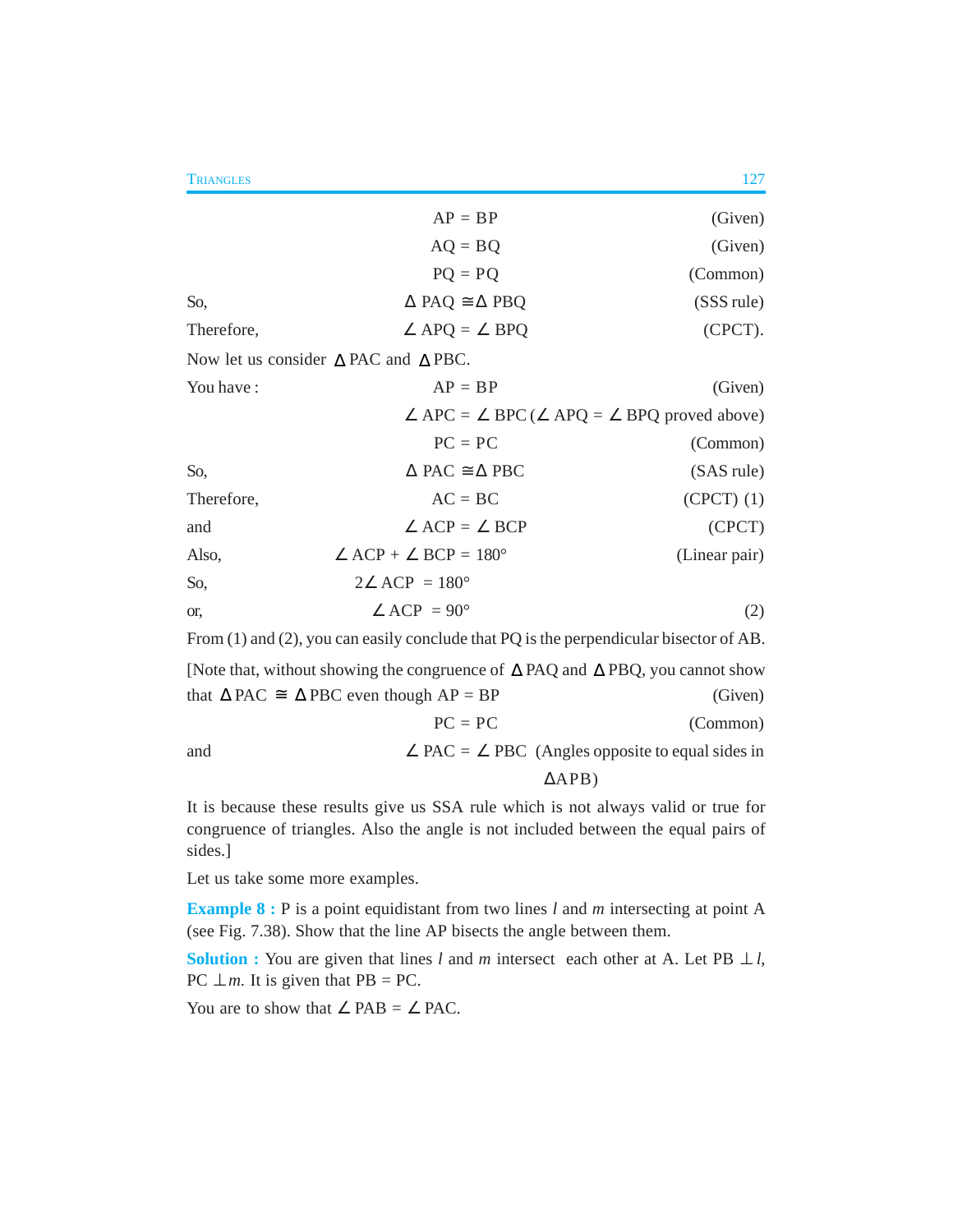Let us consider ∆ PAB and ∆ PAC. In these two triangles,  $PB = PC$  (Given)  $\angle$  PBA =  $\angle$  PCA = 90° (Given)  $PA = PA$  (Common) m So,  $\triangle PAB \cong \triangle PAC$  (RHS rule) **Fig. 7.38** So,  $\angle$  PAB =  $\angle$  PAC (CPCT)

Note that this result is the converse of the result proved in Q.5 of Exercise 7.1.

### **EXERCISE 7.3**

- **1.** ∆ ABC and ∆ DBC are two isosceles triangles on the same base BC and vertices A and D are on the same side of BC (see Fig. 7.39). If AD is extended to intersect BC at P, show that
	- (i) ∆ ABD ≅ ∆ ACD
	- (ii)  $\triangle$  ABP  $\cong$   $\triangle$  ACP
	- (iii) AP bisects  $\angle A$  as well as  $\angle D$ .
	- (iv) AP is the perpendicular bisector of BC.



- (i) AD bisects BC (ii) AD bisects  $\angle A$ .
- **3.** Two sides AB and BC and median AM of one triangle ABC are respectively equal to sides PQ and QR and median PN of ∆ PQR (see Fig. 7.40). Show that:
	- (i) ∆ ABM ≅ ∆ PQN
	- (ii) ∆ ABC ≅ ∆ PQR
- **4.** BE and CF are two equal altitudes of a triangle ABC. Using RHS congruence rule, prove that the triangle ABC is isosceles.
- **5.** ABC is an isosceles triangle with  $AB = AC$ . Draw  $AP \perp BC$  to show that  $\angle B = \angle C$ .





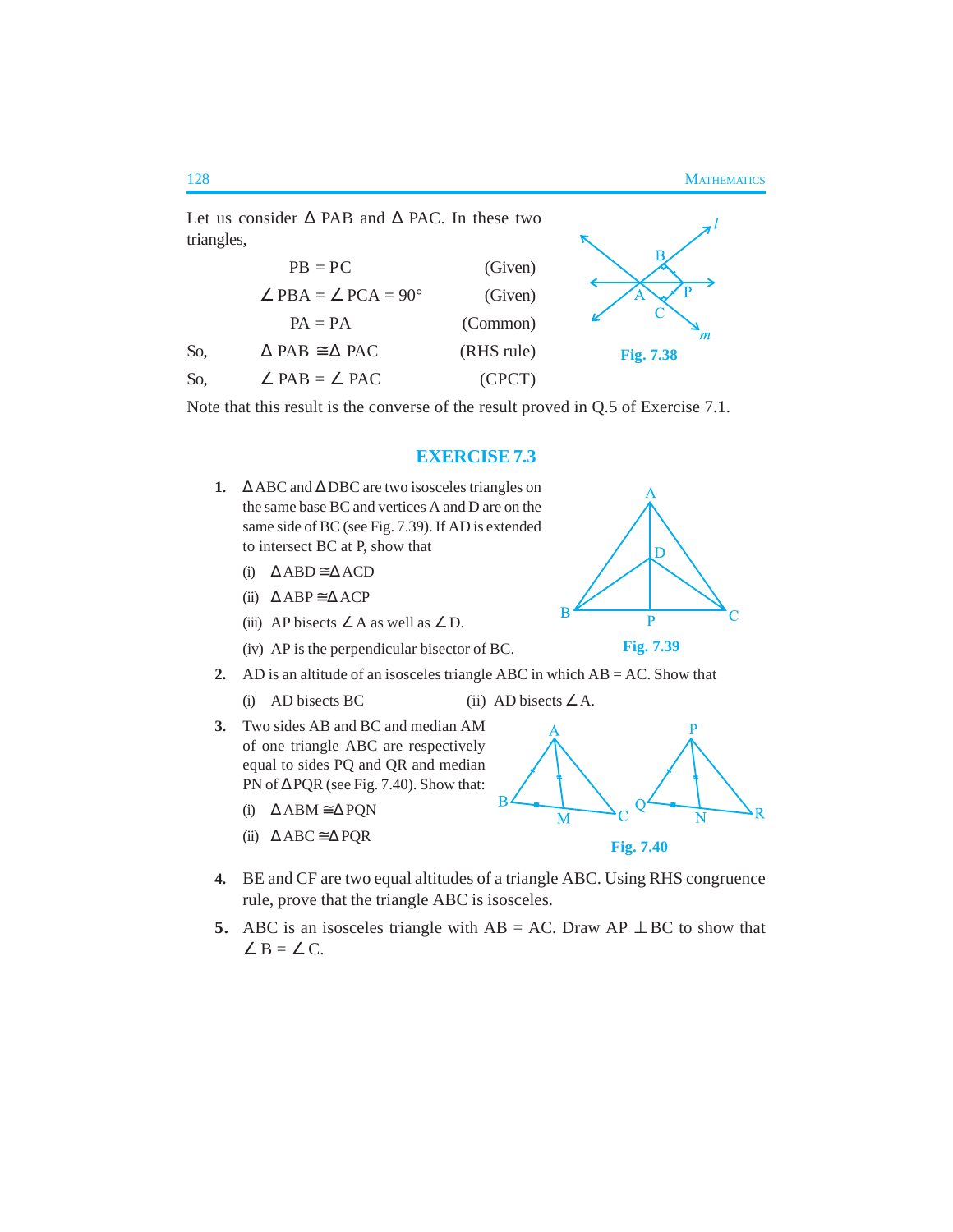### **7.6 Inequalities in a Triangle**

So far, you have been mainly studying the equality of sides and angles of a triangle or triangles. Sometimes, we do come across unequal objects, we need to compare them. For example, line-segment AB is greater in length as compared to line segment CD in Fig. 7.41 (i) and  $\angle A$  is greater than  $\angle B$  in Fig 7.41 (ii).



Let us now examine whether there is any relation between unequal sides and unequal angles of a triangle. For this, let us perform the following activity:

**Activity :** Fix two pins on a drawing board say at B and C and tie a thread to mark a side BC of a triangle.

Fix one end of another thread at C and tie a pencil at the other (free) end . Mark a point A with the pencil and draw  $\Delta$  ABC (see Fig 7.42). Now, shift the pencil and mark another point A′ on CA beyond A (new position of it)

So,  $A'C > AC$  (Comparing the lengths)

Join A′ to B and complete the triangle A′BC. What can you say about ∠ A′BC and ∠ ABC?

Compare them. What do you observe?

Clearly,  $\angle$  A'BC >  $\angle$  ABC



Continue to mark more points on CA (extended) and draw the triangles with the side BC and the points marked.

You will observe that as the length of the side AC is increased (by taking different positions of A), the angle opposite to it, that is,  $\angle$  B also increases.

Let us now perform another activity :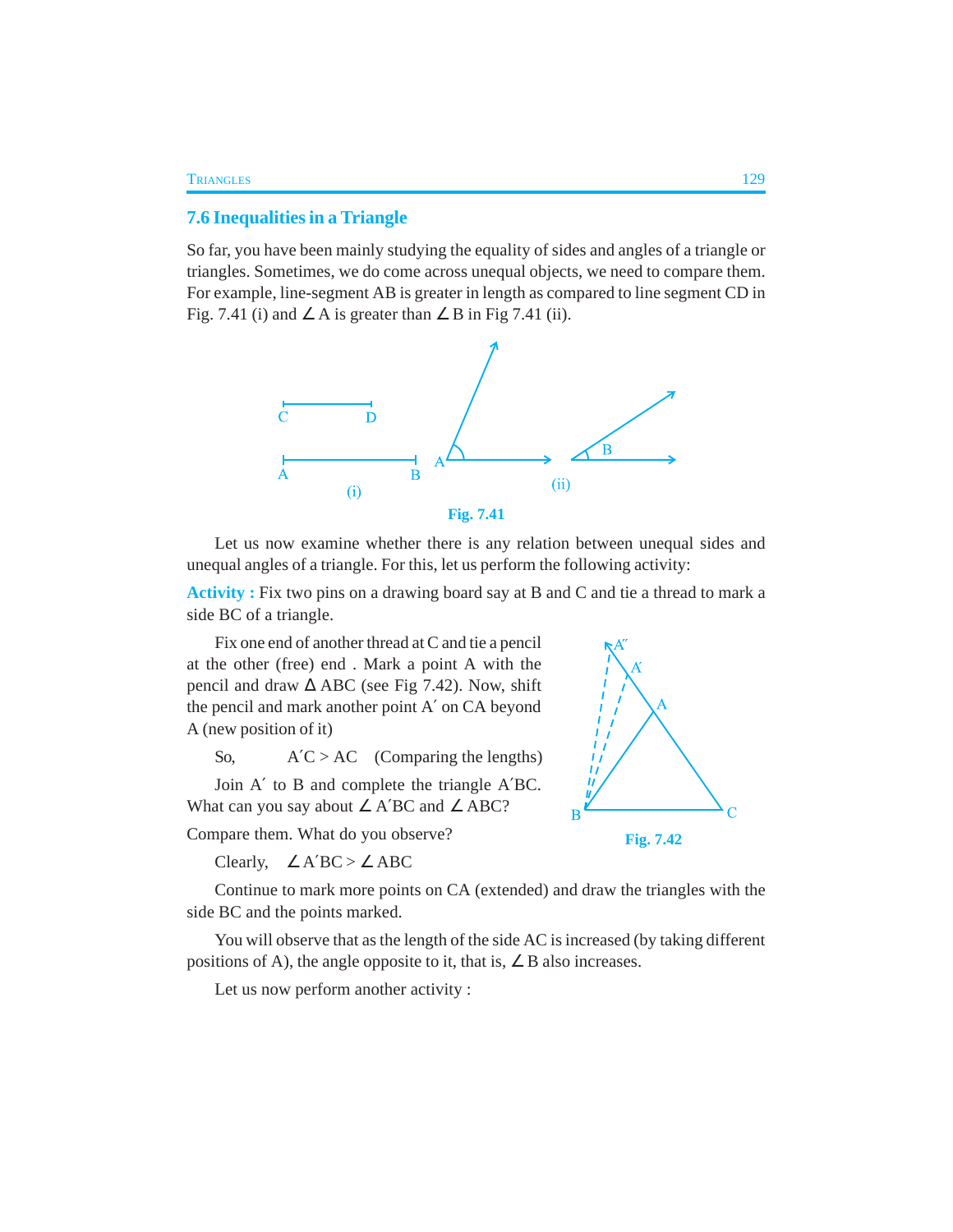B

**Activity :** Construct a scalene triangle (that is a triangle in which all sides are of different lengths). Measure the lengths of the sides.

Now, measure the angles. What do you observe?

In  $\triangle$  ABC of Fig 7.43, BC is the longest side and AC is the shortest side.

Also,  $\angle A$  is the largest and  $\angle B$  is the smallest.

Repeat this activity with some other triangles.

We arrive at a very important result of inequalities in a triangle. It is stated in the form of a theorem as shown below:

**Theorem 7.6 :** *If two sides of a triangle are unequal, the angle opposite to the longer side is larger (or greater)*.

You may prove this theorem by taking a point P on BC such that  $CA = CP$  in Fig. 7.43.

Now, let us perform another activity :

**Activity :** Draw a line-segment AB. With A as centre and some radius, draw an arc and mark different points say P, Q, R, S, T on it.

Join each of these points with A as well as with B (see Fig. 7.44). Observe that as we move from P to T,  $\angle$  A is becoming larger and larger. What is happening to the length of the side opposite to it? Observe that the length of the side is also increasing; that is  $\angle$  TAB >  $\angle$  SAB >  $\angle$  RAB >  $\angle$  QAB >  $\angle$  PAB and TB > SB > RB > QB > PB.

Now, draw any triangle with all angles unequal to each other. Measure the lengths of the sides (see Fig. 7.45).

Observe that the side opposite to the largest angle is the longest. In Fig. 7.45,  $\angle$  B is the largest angle and AC is the longest side.

Repeat this activity for some more triangles and we see that the converse of Theorem 7.6 is also true. In this way, we arrive at the following theorem:





**Fig. 7.43**

**Fig. 7.44**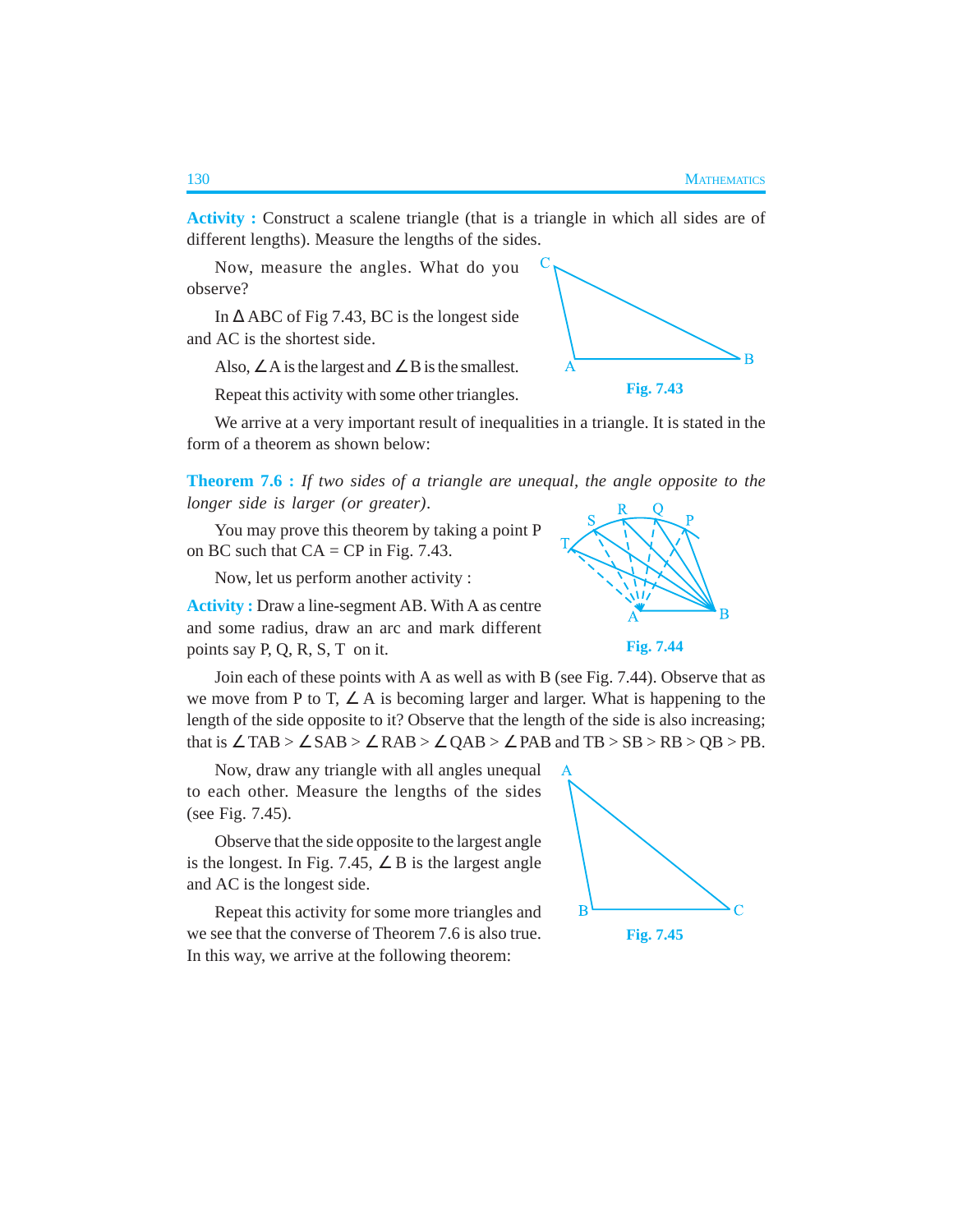**Theorem 7.7 :** *In any triangle, the side opposite to the larger (greater) angle is longer.*

This theorem can be proved by the method of contradiction.

Now take a triangle ABC and in it, find  $AB + BC$ ,  $BC + AC$  and  $AC + AB$ . What do you observe?

You will observe that  $AB + BC > AC$ ,  $BC + AC > AB$  and  $AC + AB > BC$ .

Repeat this activity with other triangles and with this you can arrive at the following theorem :

**Theorem 7.8 :** *The sum of any two sides of a triangle is greater than the third side*.

In Fig. 7.46, observe that the side BA of ∆ ABC has been produced to a point  $D$  such that  $AD = AC$ . Can you show that  $\angle$  BCD >  $\angle$  BDC and BA + AC > BC? Have you arrived at the proof of the above theorem.



**Fig. 7.46**

Let us now take some examples based on these results.

**Example 9 :** D is a point on side BC of  $\triangle$  ABC such that AD = AC (see Fig. 7.47). Show that  $AB > AD$ .

**Solution :** In ∆ DAC,

|      | $AD = AC$                                                     | (Given) |           |
|------|---------------------------------------------------------------|---------|-----------|
| So,  | $\angle ADC = \angle ACD$                                     |         |           |
|      | (Angles opposite to equal sides)                              |         |           |
| Now, | $\angle$ ADC is an exterior angle for $\triangle$ ABD.        |         |           |
| So,  | $\angle$ ADC > $\angle$ ABD                                   |         |           |
| or,  | $\angle$ ACD > $\angle$ ABD                                   |         |           |
| or,  | $\angle$ ACB > $\angle$ ABC                                   |         | Fig. 7.47 |
| So,  | $AB > AC$ (Side opposite to larger angle in $\triangle ABC$ ) |         |           |
| or.  | $AB > AD (AD = AC)$                                           |         |           |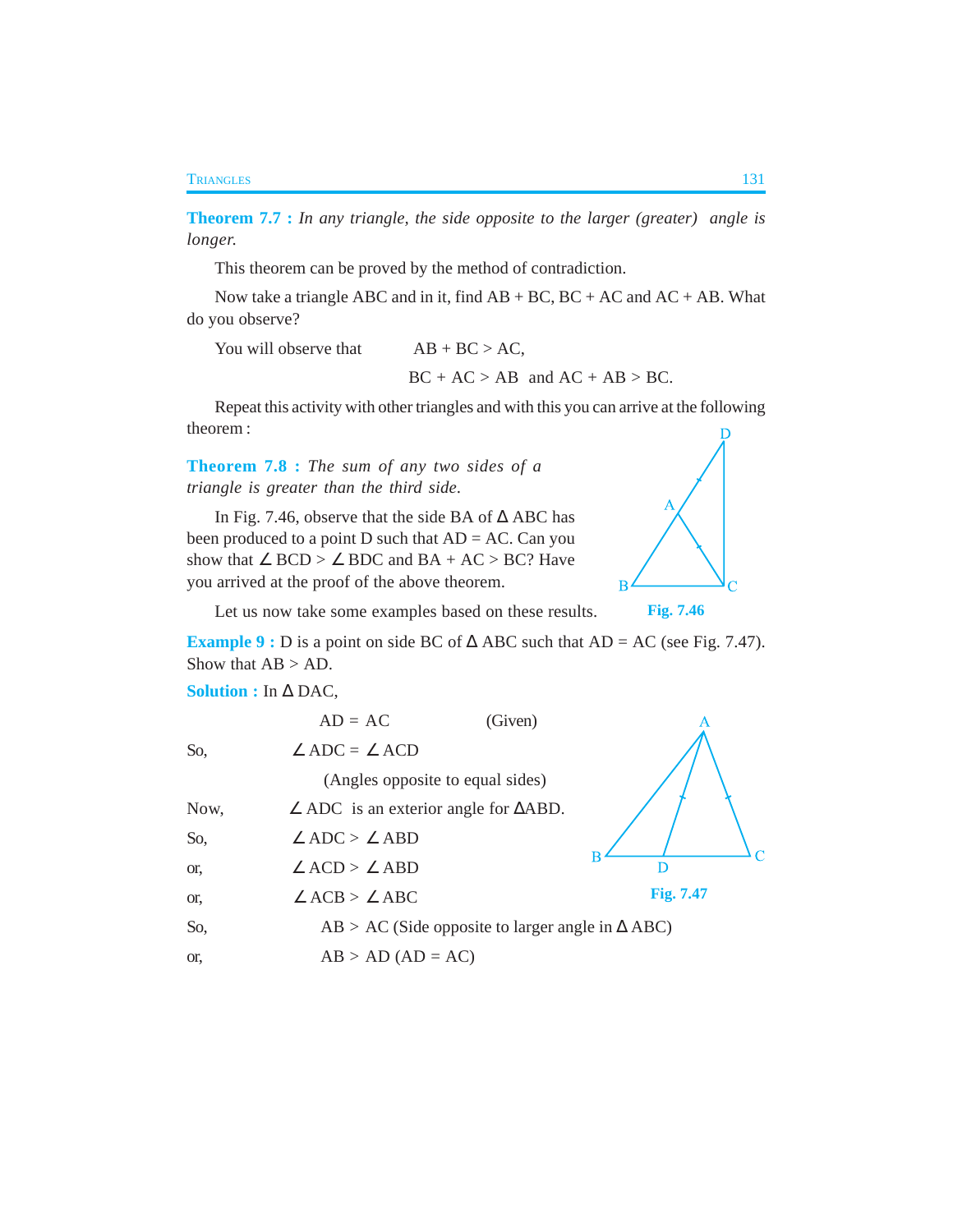## **EXERCISE 7.4**

- **1.** Show that in a right angled triangle, the hypotenuse is the longest side.
- **2.** In Fig. 7.48, sides AB and AC of ∆ ABC are extended to points P and Q respectively. Also,  $\angle$  PBC <  $\angle$  QCB. Show that AC > AB.



**Fig. 7.48**

**3.** In Fig. 7.49,  $\angle B < \angle A$  and  $\angle C < \angle D$ . Show that  $AD < BC$ .

**4.** AB and CD are respectively the smallest and longest sides of a quadrilateral ABCD (see Fig. 7.50). Show that  $\angle A > \angle C$  and ∠ $B > ∠ D$ .

**5.** In Fig 7.51, PR > PQ and PS bisects ∠ QPR. Prove that  $\angle$  PSR >  $\angle$  PSQ.

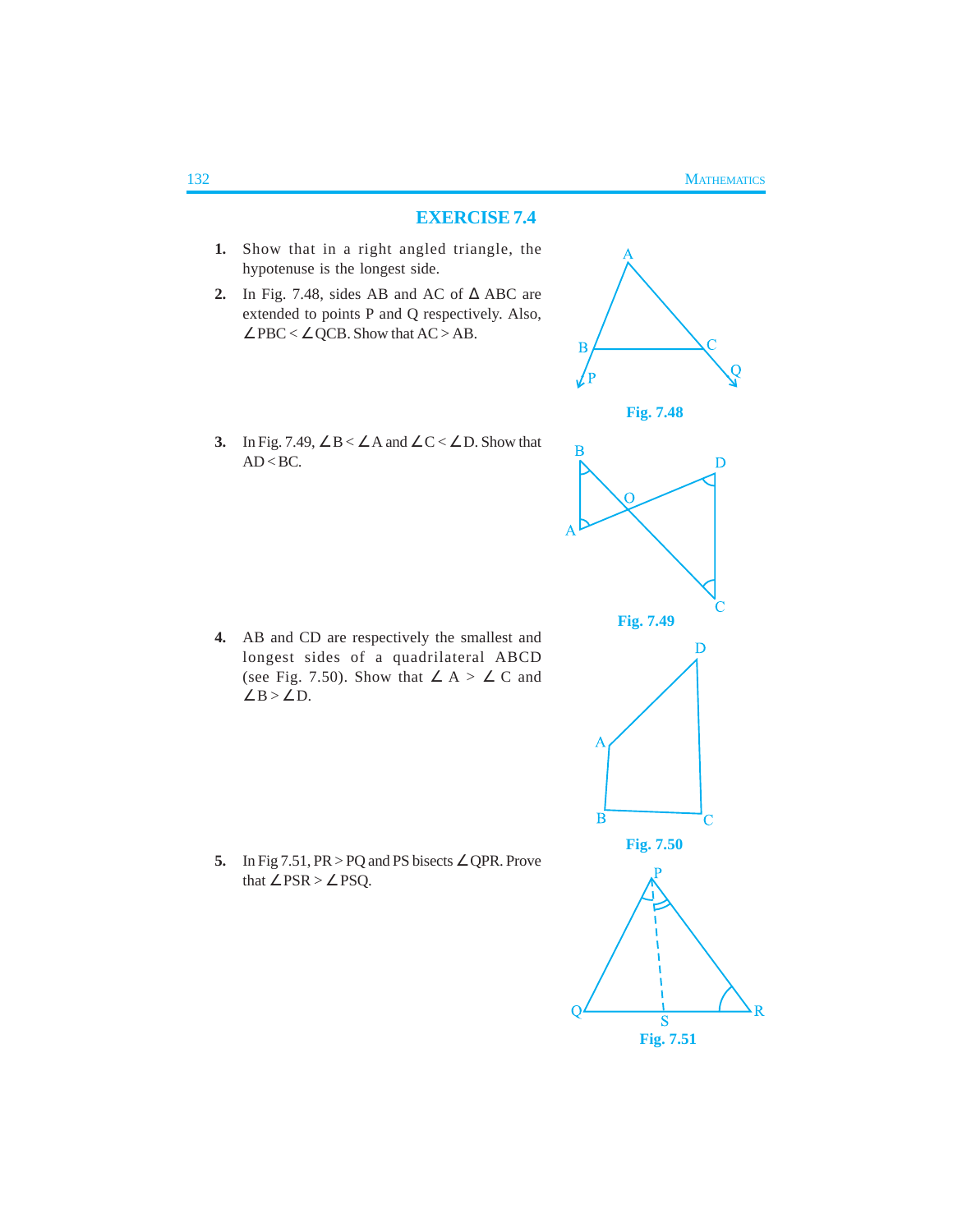**6.** Show that of all line segments drawn from a given point not on it, the perpendicular line segment is the shortest.

# **EXERCISE 7.5 (Optional)\***

- **1.** ABC is a triangle. Locate a point in the interior of ∆ ABC which is equidistant from all the vertices of ∆ ABC.
- **2.** In a triangle locate a point in its interior which is equidistant from all the sides of the triangle.
- **3.** In a huge park, people are concentrated at three points (see Fig. 7.52):
	- A: where there are different slides and swings for children,
	- B : near which a man-made lake is situated,
	- C : which is near to a large parking and exit.

Where should an icecream parlour be set up so that maximum number of persons can approach it?



 $B$ 

(*Hint* : The parlour should be equidistant from A, B and C)

**4.** Complete the hexagonal and star shaped Rangolies [see Fig. 7.53 (i) and (ii)] by filling them with as many equilateral triangles of side 1 cm as you can. Count the number of triangles in each case. Which has more triangles?



<sup>\*</sup>These exercises are not from examination point of view.